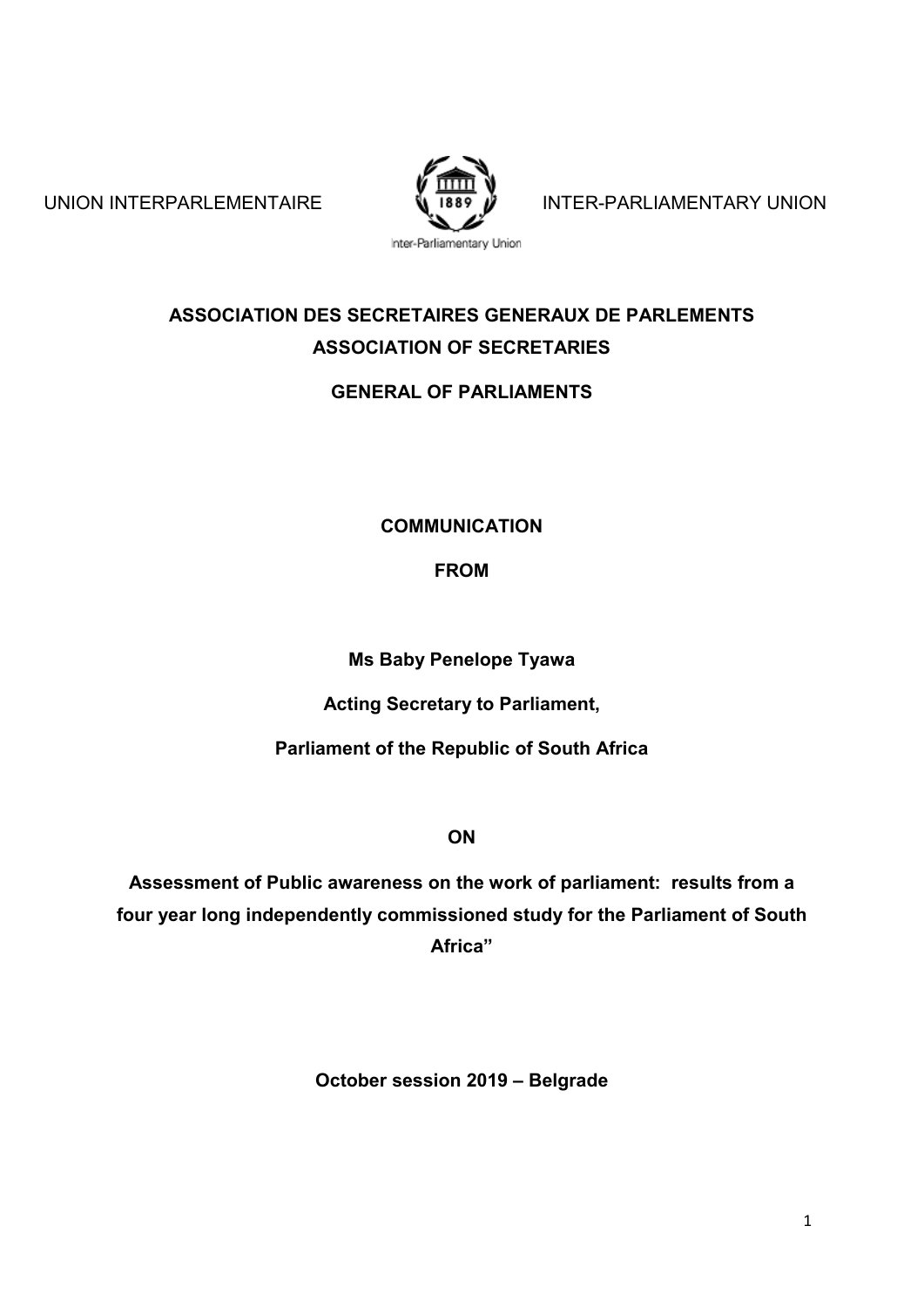#### **1. Introduction**

This paper concern itself with the assessment of public awareness on the work of the South African parliament. The paper is aimed at sharing the results from a four year long independently commissioned study for the Parliament of South Africa. The next section after this introduction provides a conceptual and contextual overview of public participation in the South African Parliament. It is in the third section of this paper that the South African Parliament's public participation model is discussed. Section four of this paper deals with the public surveys and the work of the South African Parliament. The subsequent section concludes the paper and offers some recommendations.

Undoubtedly, institutions of governance and representation such as Parliaments are an integral part of citizens' lives. Political scientists agree that, from time immemorial, one of the most important questions of political life – perhaps the most important of all time has been that of the nature, extent and strength of relationship between people and government, between rulers and ruled".<sup>[1](#page-1-0)</sup> Correspondingly, history shows that, since antiquity, this relationship between the rulers and the ruled has always formed an integral part of people's assemblies or deliberative bodies like Parliaments. In fact, 'there is evidence that gathering of leaders to discuss and decide matters of importance and citizens' assemblies were held in ancient Mesopotamia (modern-day Syria and Iraq) as far back as 2500 BC'.[2](#page-1-1) The Athenian and Roman parliaments were characterised by deliberative, consultative, and judicial assemblies of different formshence ancient Greece and Rome entered the annals of history as the cradle of democracy. [3](#page-1-2)

But what is important to note though is that, these deliberative structures or people's tribunes did not disappear with archaic societal evolutions and political winds of change- instead- the ideas of democracy and parliaments travelled in time to modernity. Hence, it can be argued with a certain degree of certainty that, to this day and age, at the heart of most democracies are parliaments and as Kopechy (2005)

<span id="page-1-0"></span><sup>&</sup>lt;sup>1</sup> Mafunisa, M and Maphunye, K, J. 2005. Public Participation in Decision-Making in the Gauteng Provincial Legislature. Accessed on 28 July 2019, available at:

[http://repository.hsrc.ac.za/bitstream/handle/20.500.11910/7255/2943\\_Mafunisa\\_Publicparticipation.pdf?se](http://repository.hsrc.ac.za/bitstream/handle/20.500.11910/7255/2943_Mafunisa_Publicparticipation.pdf?sequence=1&isAllowed=y) [quence=1&isAllowed=y](http://repository.hsrc.ac.za/bitstream/handle/20.500.11910/7255/2943_Mafunisa_Publicparticipation.pdf?sequence=1&isAllowed=y)

<span id="page-1-1"></span><sup>&</sup>lt;sup>2</sup> Parliament of Australia. Closer Look Series – produced by the Parliamentary Education Office | Available at www.peo.gov.au (Accessed on 20 December 2016)

<span id="page-1-2"></span><sup>3</sup> Dunn John. 2005. Democracy: A History. New York, Atlantic Monthly Press, 2005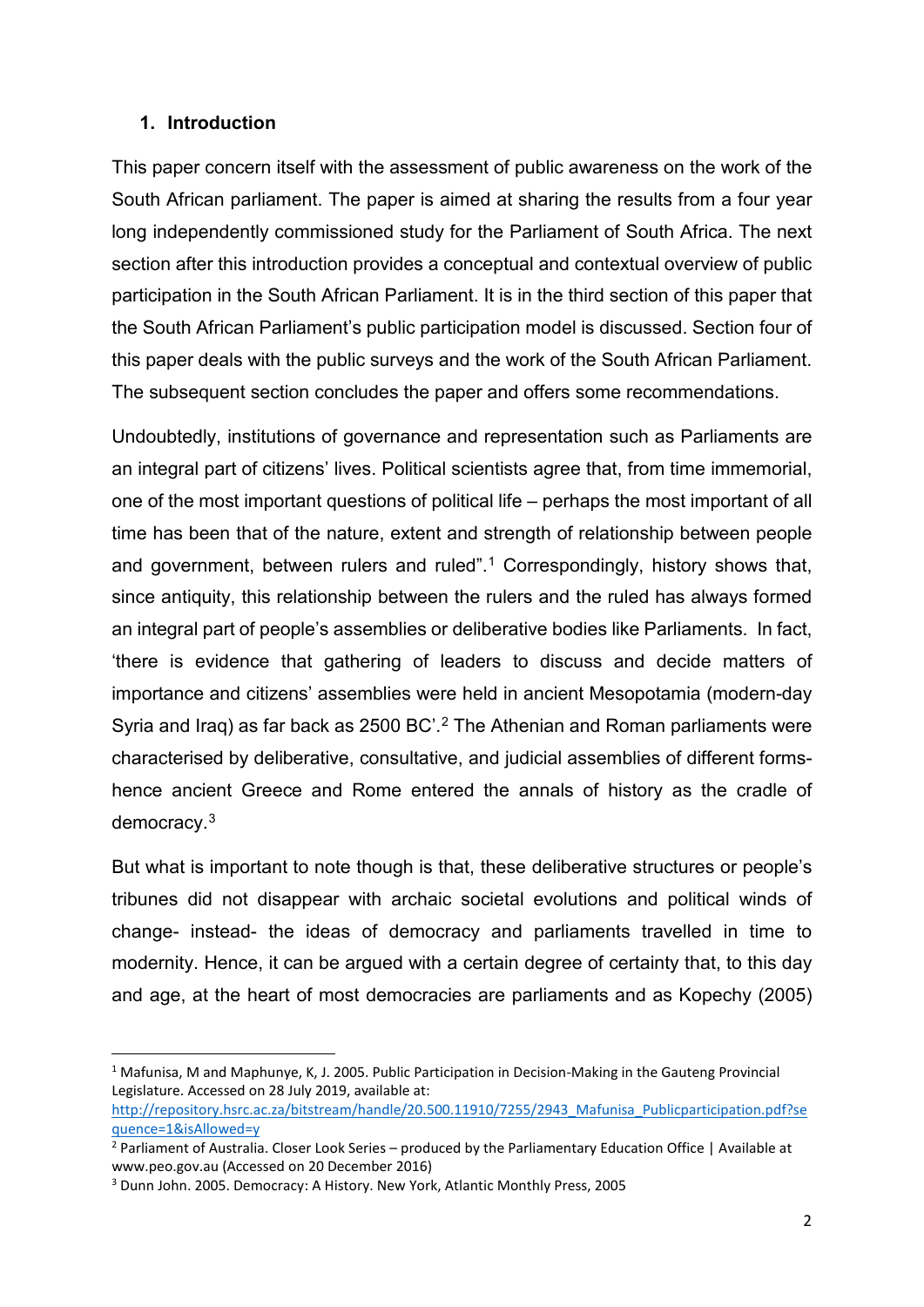posits, modern democracies are unthinkable without parliaments.[4](#page-2-0) Today, these bodies do not only serve as the cornerstone of different political systems, but they also serve as mirrors through which the nature of the state, party systems, and political culture are reflected.<sup>[5](#page-2-1)</sup>

Moreover, there seems to be a general acknowledgement that the centrality of a parliament in any given polity is best demonstrated by its role in representation.<sup>[6](#page-2-2)</sup> As the key structure of representation, parliament also links society with other democratic institutions, the executive, judiciary or state bureaucracy.<sup>7</sup> Max Sisulu, the former Speaker of the South African National Assembly, shared the same view and argued that 'parliamentarians, as the elected representatives of the people, were the link between the electorate and the government'.<sup>[8](#page-2-4)</sup>

However, in modern politics and history, while on one hand national assemblies and/or parliament still serve, in part, the same purpose of representation, on the other hand, they have "metamorphosed" into totally different entities. Today, a modern parliament has three functions: representing the electorate, making laws, and overseeing the government.[9](#page-2-5) In addition to the original parliamentary concepts of assembly, representation and legislation, which hark back thousands of years ago, oversight and facilitating public participation were added as additional parliamentary duties and/or responsibilities and these find expression in many constitutions around the world today. As veritable hubs of democracy, besides representation and safeguarding their power of the purse, modern day parliaments, are expected to also play a more meaningful role not only in carrying people's hopes and aspirations- but also in harnessing developmental efforts by, amongst others, providing a platform for people

<span id="page-2-0"></span> <sup>4</sup> Kopecky, Petr. Parliaments in Central and Eastern Europe: Changing Legislative Institutions. Sociologický Časopis / Czech Sociological Review, Vol. 41, No. 3 (JUNE 2005), pp. 361-373

<span id="page-2-1"></span><sup>&</sup>lt;sup>55</sup> Salih Mohamed [ed].2005. African Parliaments: Between governance and government. Palgrave Macmillan, New York

<span id="page-2-2"></span> $6$  Kopechy, 2005

<span id="page-2-3"></span><sup>7</sup> Kopechy, 2005

<span id="page-2-4"></span><sup>&</sup>lt;sup>8</sup> Sait Lynette. 2015. Strategies for the National Assembly to Ensure the Effective Implementation of the National Development Development Plan of South Africa. Thesis submitted in fulfilment of the requirements for the degree Master of Technology: Public Management in the Faculty of Business and Management Sciences at the Cape Peninsula University of Technology

<span id="page-2-5"></span><sup>9</sup> Parliament of Australia. Closer Look Series – produced by the Parliamentary Education Office | Available at www.peo.gov.au (Accessed on 20 December 2016)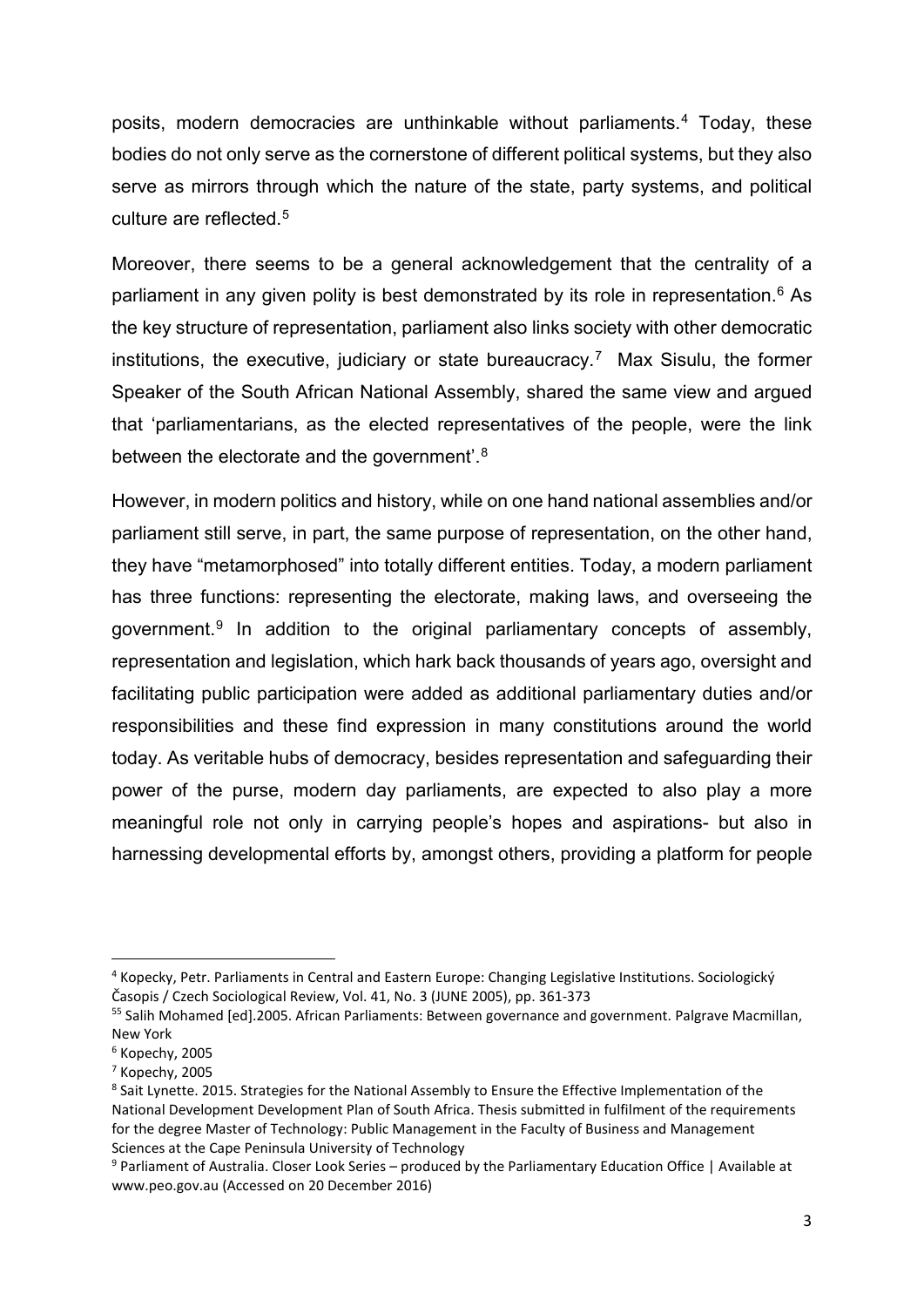to influence and shape decision-making processes about development of their communities.

In our most recent post-1994 democratic history in South Africa, Parliament has always occupied the space of ultimate representation and has always been positioned as a true tribune of the people. In fact, the vision of Parliament, since the first democratic Parliament of the Republic of South Africa, was and remains that of building a truly representative people's Parliament. However, a "People's Parliament" requires an institution that prioritises and seeks active engagement with the public, and that is receptive and responsive to the needs of the people and it can be said without fear of contradiction that the drafters of our constitution were mindful of thisthus, the constitutional injunctions that guide the work of our parliament require it to be grounded in public engagement and ensuring that decisions taken, policies and legislation adopted and general discourse is intrinsically tied to the public.<sup>[10](#page-3-0)</sup>

Our first generation of law-makers in the democratic dispensation were cognisant of the fact that, an effective avenue for the provision of public participation is one of the hallmarks of a democratic government.<sup>[11](#page-3-1)</sup> Building on the work of this first generation of post-Apartheid legislators and mindful of the impetus and increased attention that was being placed on the notion of public participation worldwide as evinced by international and regional agreements such as the Manila Declaration on People's Participation and Sustainable Development and the African Charter for Popular Participation in Development and Transformation (just to mention a few), there was an increased resolve in the institution to codify and develop common nomenclature on this important aspect of parliamentary work. This is why today , South is in a unique position in that public participation is constitutionally entrenched in the country and there are mechanisms to ensure that the public is included in all processes of law making. [12](#page-3-2)

But what is important to highlight at this end is that, while public participation has always remained central to the mandate of the South African Parliament, the nature of public participation has evolved since the dawn of democracy. It would be recalled

<span id="page-3-0"></span><sup>&</sup>lt;sup>10</sup> Doyle, M. 2017. Public Participation in Parliament: A Survey of Participants. Parliamentary Monitoring Group, Cape Town

<span id="page-3-1"></span><sup>11</sup> Doyle, 2017

<span id="page-3-2"></span><sup>12</sup> Doyle, 2017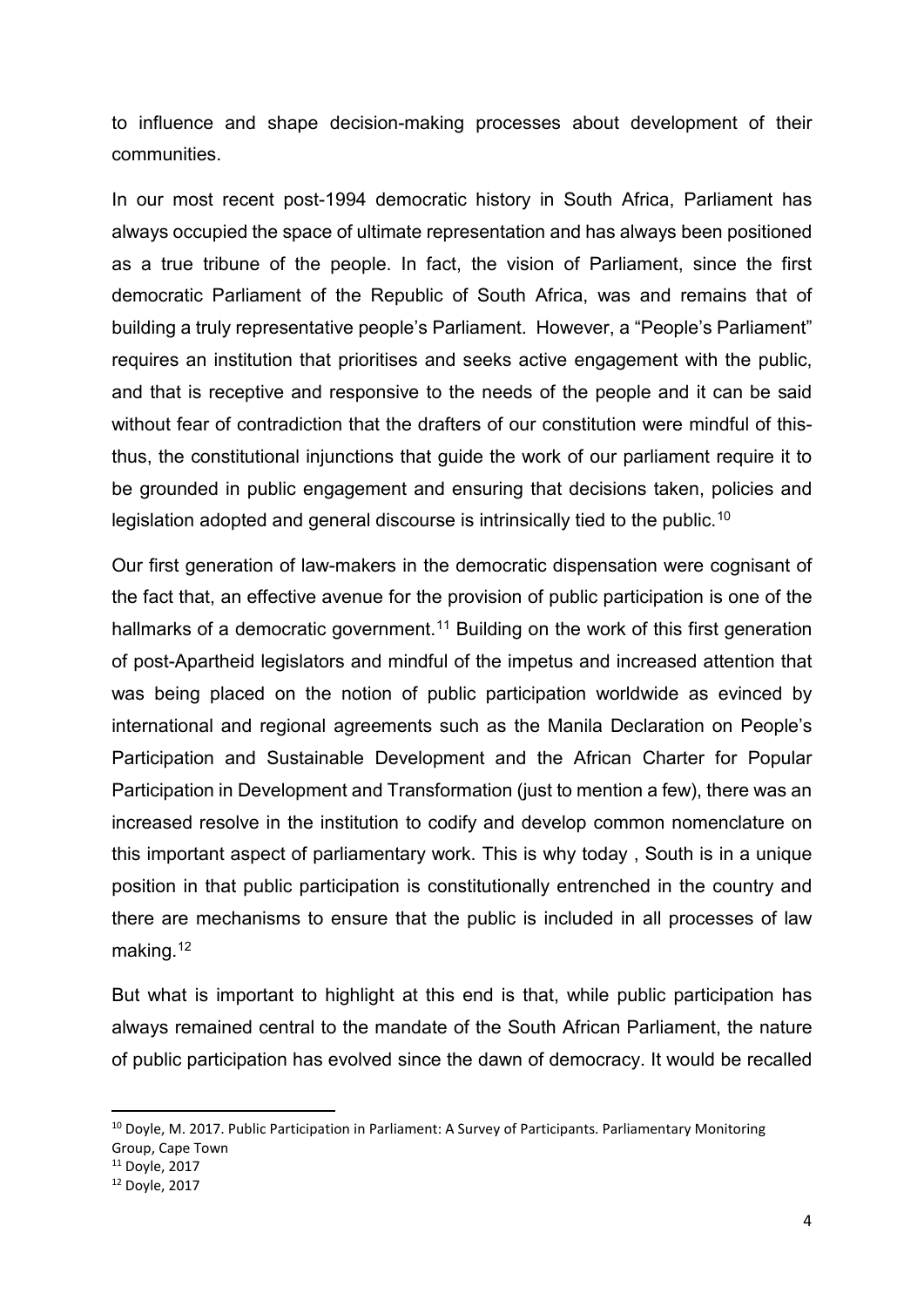that the nature and focus of public participation changed dramatically with the drafting of South Africa's new constitution in 1996. Before the democratic order that was heralded by the first democratic elections in 1994, the policy making was a closed affair with very little, if any public participation.<sup>[13](#page-4-0)</sup> This changed with the new South African Constitution, which asserts that South Africa is a representative and participatory democracy and for the first time, the country's Parliament created an avenue for public access to and involvement in the legislative process.[14](#page-4-1) Participation in the legislative process was open to all including the organised and powerful, the marginalised and unorganised- including the civil society, which to this day, remains a key conduit for public participation in the country.[15](#page-4-2)

In the context of a representative and participatory democracy, over the years the South African Parliament has sought to increase access and improve the quality of participation through various programmes such as public hearings, petitions, lobbying, submissions, "Taking Parliament to the People" and sectoral engagements- with the aim being that of deepening participatory democracy. Nevertheless, the shortcoming that was identified was that, while Parliament and provincial legislatures have various public participation mechanisms in place, processes to develop norms and standards to regulate the implementation of these mechanisms were are still underway. The National Parliament has since developed its own Model that seeks to outline and mainstream norms and standards for public participation processes in Parliament.

To this end, one would assume, as it is to be expected, that given the strides that have been made since the dawn of democracy to develop systems and build models in order to improve efforts aimed at facilitating and deepening public involvement and/or participation in parliamentary process and to entrench that constitutional imperative in the institutional systems and processes- by now most citizens would be aware of Parliament and its mandate. And off course, at the core of that assumption would be a view that- all other things being equal- levels of awareness will correspond to levels of public participation. But according to statistical evidence, that has not been the case in the context of the South African Parliament. Superior logic would dictate that in order

<span id="page-4-0"></span><sup>&</sup>lt;sup>13</sup> South African Legislative Sector Association. Public Participation Framework for the South African Legislative Sector. June, 2013,

<span id="page-4-1"></span><sup>14</sup> SALS, 2013

<span id="page-4-2"></span><sup>15</sup> Doyle, 2017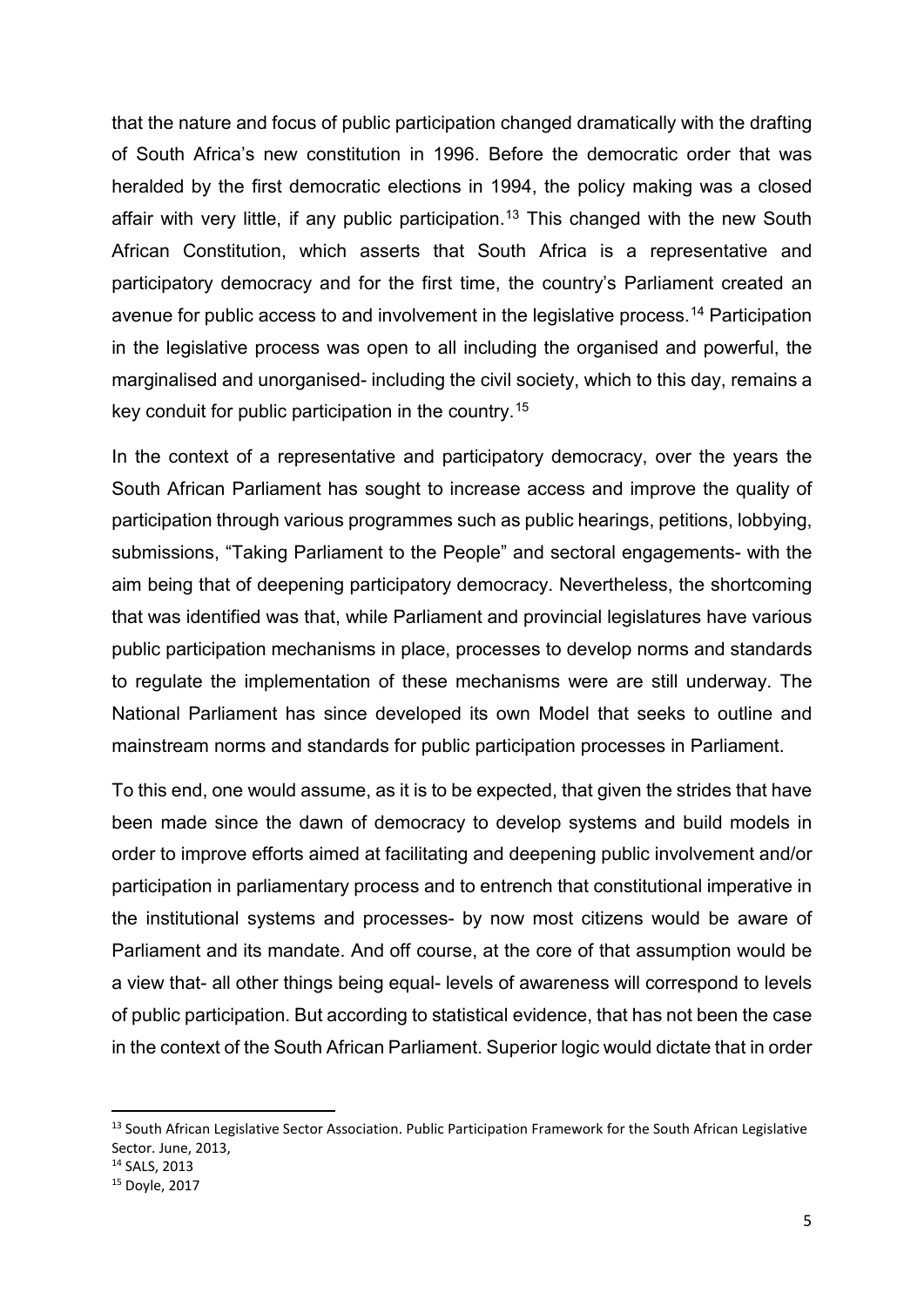for people to participate in parliamentary activities, they first need to be aware about the institution and its mandate.

Normatively speaking, public awareness precedes public participation. But as observed in the outcomes of independent surveys conducted in the South African parliament, the opposite can happen- which means that the relationship between levels of public awareness and participation will not always be a linear and simple one (people can participate in parliamentary processes even though they are not fully aware about Parliament and its constitutional duties).

# **2. Public Participation in the South African Parliament: A Conceptual and Contextual Overview**

According to the South African Legislative Sector, "public participation is the process by which Parliament and provincial Legislatures consult with the people and interested or affected individuals, organisations and government entities before making a decision".[16](#page-5-0) As Southall (2003) and Scott (2009) rightfully point out, "Public participation is a fundamental dimension of democracy" and an important factor in the strengthening and maturing of democracies".<sup>[17](#page-5-1)</sup> In addition, the South African legislative Sector views public participation as a two-way communication and collaborative problem solving mechanism with the goal of achieving representative and more acceptable decisions. [18](#page-5-2)

The International Association for Public Participation has developed what it considers to be generally accepted core values and principles for the practice of public participation, the purpose of which is to help make better decisions that reflect the interests and concerns of potentially affected people. According to these values and principles, public participation:

<span id="page-5-0"></span> <sup>16</sup> SALS, 2013

<span id="page-5-2"></span><span id="page-5-1"></span><sup>&</sup>lt;sup>17</sup> See Southall, R. The Challenge of Public Participation in Africa. Paper delivered at The Conference on Public Participation: Growth through participation, held in Durban 24 to 25 June 2003, Report of the Centre for Public Participation. And Scott, R. An Analysis of Public Participation in the South African Legislative Sector, Thesis submitted in partial fulfilment for the degree of Master of Administration, Stellenbosch University, March 2009.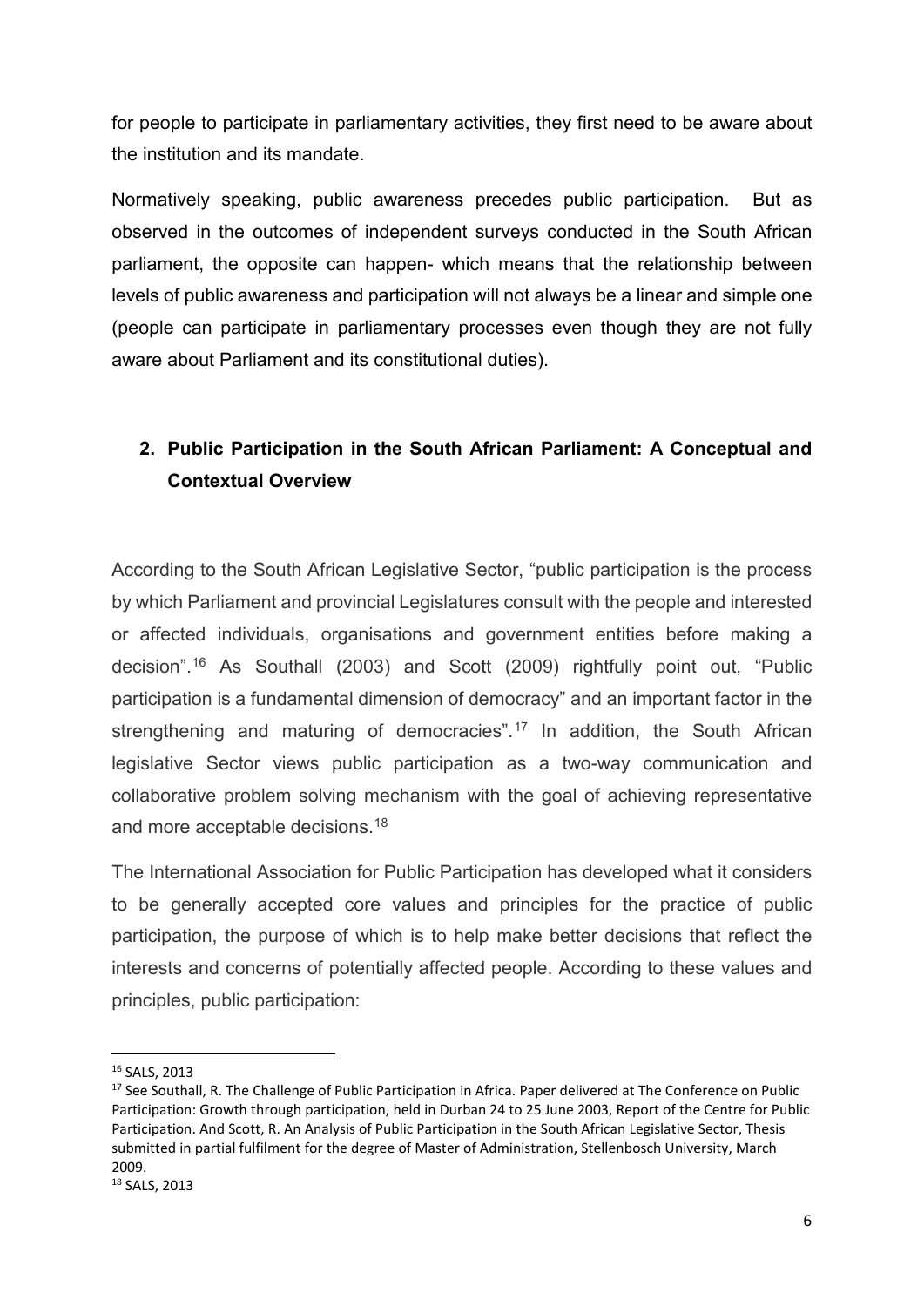- Is premised on the belief that those who are affected by a decision have a right to be involved in the decision-making process;
- Includes the notion that the public's input will be considered;
- Promotes sustainable decisions by recognising and communicating the needs and interests of all participants and decision makers;
- Seeks to facilitate the involvement of those potentially affected by or interested in a decision;
- Seeks input from participants in designing how they participate; and
- Provides participants with the information they need to participate in a meaningful way; and communicates to participants how their input fashioned the decision,

What is important to note in this regard is that, in South Africa, public participation is not just a mere abstract construct or academic term-but rather, it is as constitutional imperative and a call into action. The South African Constitution underscores the need for the realisation of a participatory democracy which calls for the active involvement and participation of the citizenry.[19](#page-6-0) The Constitution makes provisions with regards to public participation in the National Assembly (the lower house of Parliament), the National Council of Provinces (the upper house of Parliament) and the provincial legislatures in Sections 59, 72 and 118 respectively. It provides for facilitation of public involvement in the legislative and other processes of the legislatures and their committees and mandates the respective Houses or committees to conduct their business in an open manner.

In particular, Section 59 of the Constitution, on public access to and involvement in National Assembly, states as follows<sup>20</sup>:

(1) The National Assembly must:

(a) facilitate public involvement in the legislative and other processes of the

Assembly and its committees; and

(b) conduct its business in an open manner, and holds its sittings, and those of its

<span id="page-6-0"></span> <sup>19</sup> (Scott, 2009).

<span id="page-6-1"></span><sup>&</sup>lt;sup>20</sup> South Africa. 1996. Constitution of the Republic of South Africa, Act No. 108 of 1996. Pretoria: Government Printer.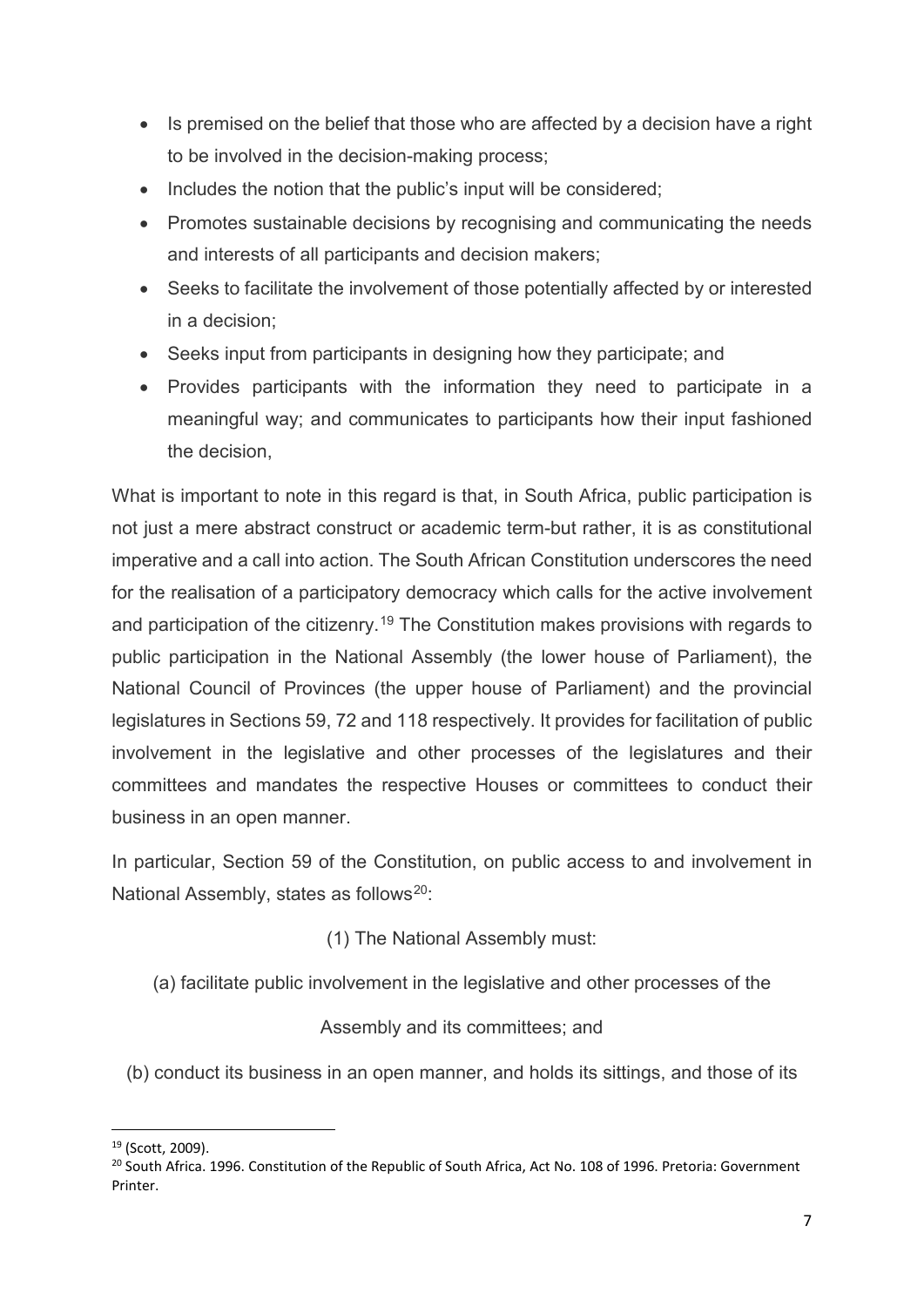committees, in public, but reasonable measures may be taken to

(i) regulate public access, including access of the media to the Assembly and its committees.

(2) The National Assembly may not exclude the public, including the media, from a sitting of a committee unless it is reasonable and justifiable to do so in an open

and democratic society.

Moreover, Section 70 of the Constitution, on internal arrangements, proceedings and procedures of National Council, states as follows:

(1) The National Council of Provinces may –

(b) make rules and orders concerning its business, with due regard to representative

and participatory democracy, accountability, transparency and public

involvement.

Equally important to note is that, promoting public participation in the legislatures, according to the Constitutional mandate, is not only important to promote a peoplecentred democracy, it is also critical because it strengthens the functioning of the legislatures.<sup>[21](#page-7-0)</sup> This stems from a realisation that, firstly, a "People's Parliament" requires an institution that prioritises and seeks active engagement with the public, and that is receptive and responsive to the needs of the people and secondly, an acknowledgement that "effective public participation can improve the capacity of legislatures to fulfil their role to build a capable, accountable and responsive state that works effectively for its citizens.<sup>[22](#page-7-1)</sup>

As pointed out by Sefora (2017), the fourth democratic parliament was marked by the development of the Public Participation Framework (PPF) for the legislative sector public participation process within the sector. [23](#page-7-2) The goal of the PPF was to provide a

<span id="page-7-0"></span> <sup>21</sup> SALS, 2013

<span id="page-7-1"></span><sup>22</sup> SALS, 2013

<span id="page-7-2"></span><sup>&</sup>lt;sup>23</sup> Sefora, M. Public Participation in Parliament– Perspectives on Social Media Technology (SMT). Study presented in partial fulfilment of the requirements for the degree Masters in Public Administration in the Faculty of Economic and Management Sciences at Stellenbosch University, December 2017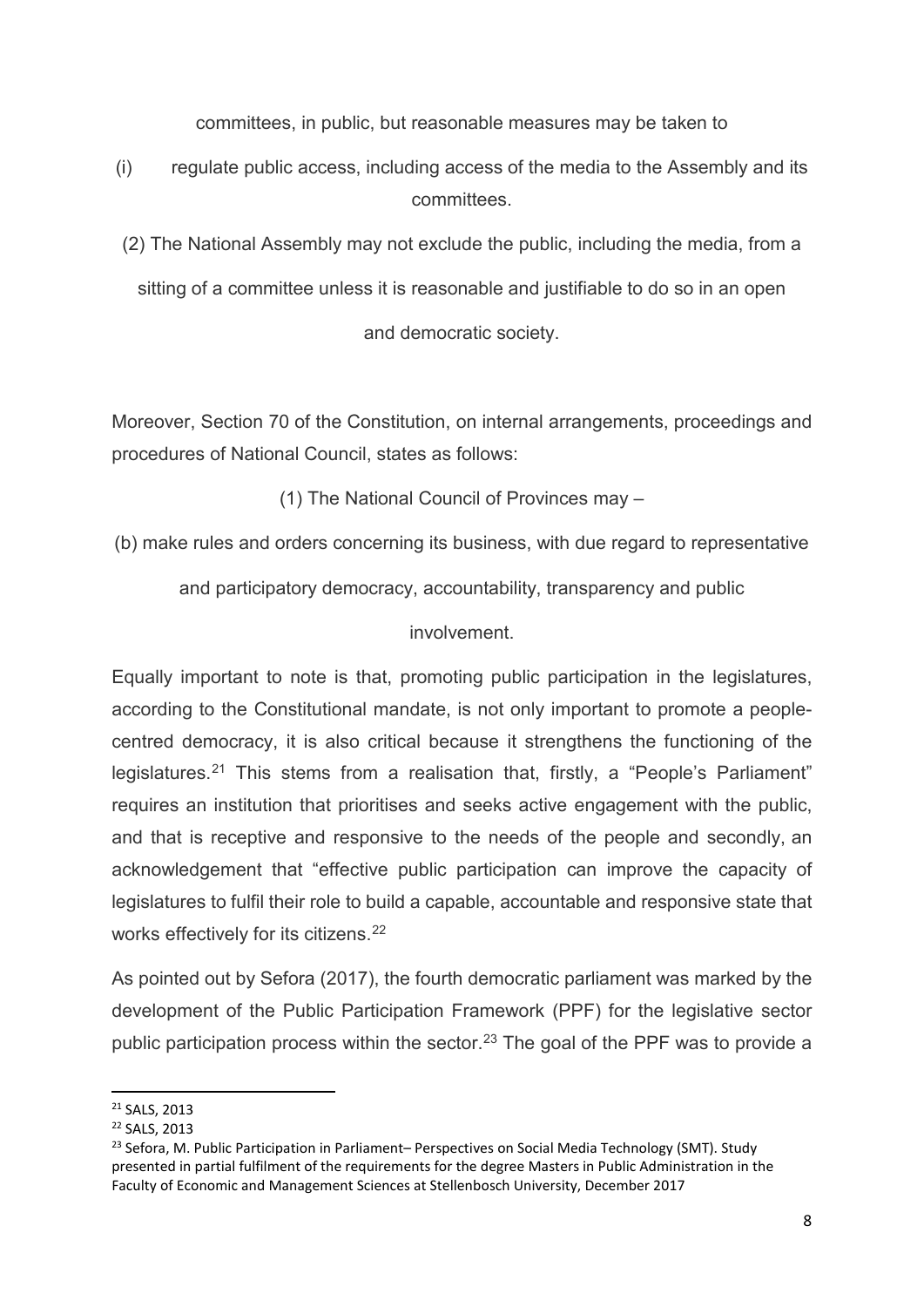universal approach and set of minimum standards for public participation in the sector. The PPF was intended to guide Parliament and legislatures to develop their public participation models (PPM) in order to adopt a unified approach to the way public participation is conducted.<sup>[24](#page-8-0)</sup> And in line with the sector-wide PPF and pursuant to the achievement of Parliament's strategic objective of increasing access and improving the quality of participation through enhanced programmes, during the  $5<sup>th</sup>$ Parliamentary term the institution completed its own PPM.

But in a more analytical vein, all of these developments in the sector and the institution around development of frameworks and/or models seem to have coincided with a burgeoning jurisprudence on the issue of public participation as a constitutional imperative- all of which has some to have a bearing on how parliament and the broader legislative sector discharge this constitutional responsibility. A closer look at the country's most recent case law would show that the constitutional requirement for Parliament and provincial legislatures to facilitate public involvement has been a subject of many court cases and in some instances, Parliament has been found not to have discharged its constitutional responsibilities in an adequate and/or satisfactory manner.

For instance, in the Supreme Court of Appeal in *King and Others v Attorneys Fidelity Fund Board of Control and Another* , the court found that the above mentioned value is contained in the constitutional requirement that the rules and orders of the National Assembly for the conduct of its business must be made with due regard not only to representative democracy but also to participatory democracy. The Court further found that; "[i]t also finds expression in the National Assembly's power to receive petitions, representations or submissions from any interested persons or institutions, its duty to facilitate public involvement in its legislative and other processes and of those of its committees, its duty generally to conduct its business in an open manner and hold its sittings and those of its committees in public, and its duty, generally, not to exclude the public or the media from sittings of its committees."

The Supreme Court of Appeal had an opportunity to give content to the concept of public involvement in the case of King. It defined it in the following terms:

<span id="page-8-0"></span> <sup>24</sup> Scott, 2009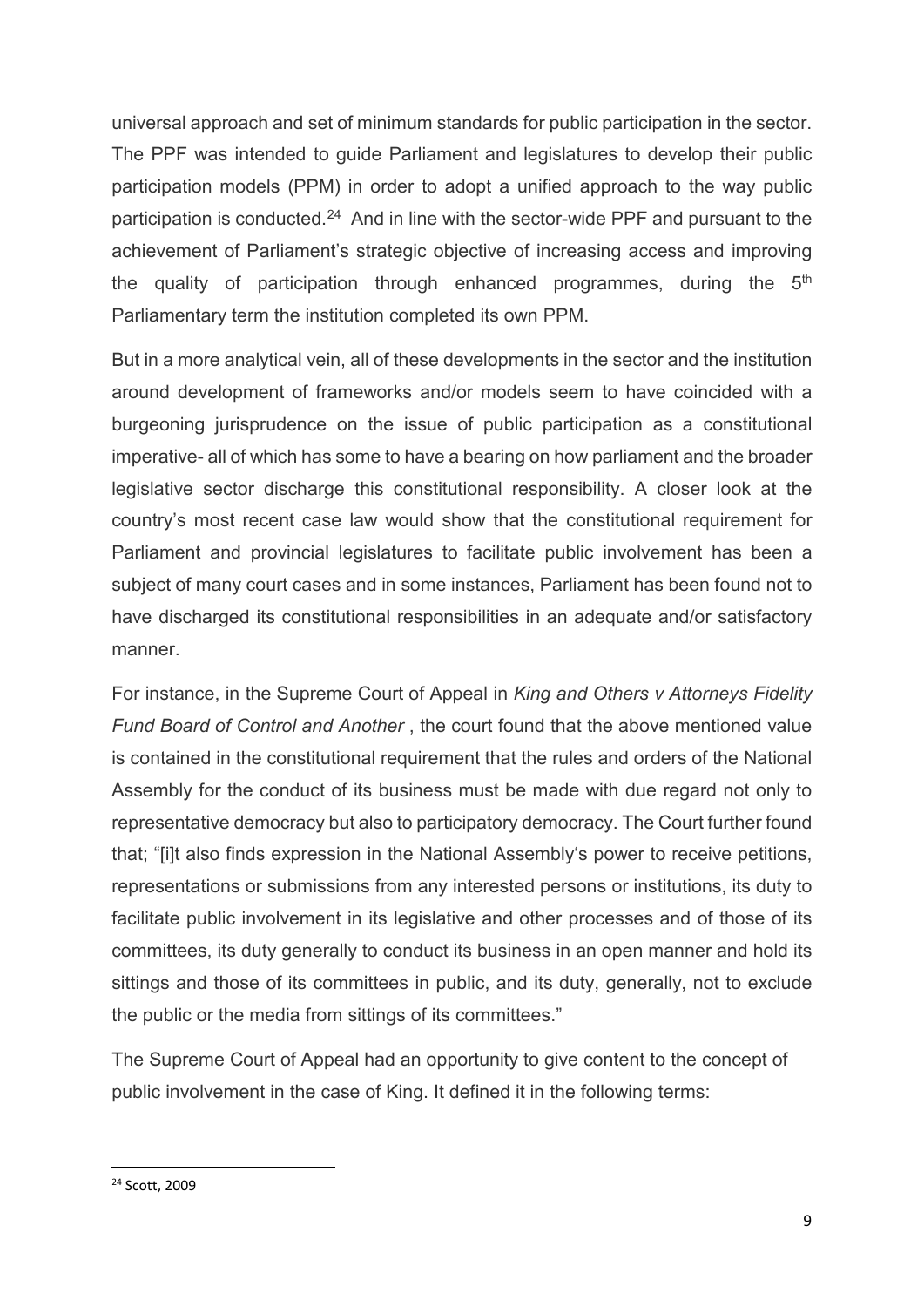'Public involvement" is necessarily an inexact concept, with many possible facets, and the duty to facilitate it can be fulfilled not in one, but in many different ways. Public involvement might include public participation through the submission of commentary and representations: but that is neither definitive nor exhaustive of its content. The public may become involved in the business of the National Assembly

as much as by understanding and being informed of what it is doing as by participating directly in those processes. It is plain that by imposing on Parliament the obligation to facilitate public involvement in its processes, the Constitution sets a base standard, but then leaves Parliament significant leeway in fulfilling it. Whether or not the National Assembly has fulfilled its obligation cannot be assessed by examining only one aspect of public involvement in isolation of others, as the applicants have sought to do here. Nor are the various obligations section 59(1) imposes to be viewed as if they are independent of one another, with the result that the failure of one necessarily divests the National Assembly of its legislative authority."

The above definition was endorsed by the Constitutional Court in Doctors for Life International v Speaker of the National Assembly and Others and in Matatiele Municipality and Others v President of the RSA and Others. The judgement of the Court in Doctors for Life explains the meaning of public involvement and gives guidance on what is expected of legislatures in fulfilling this obligation. The Court found that the plain and ordinary meaning of the words 'public involvement' or 'public participation 'refer to the process by which the public participates in something. "Facilitation of public involvement in the legislative process, therefore, means taking steps to ensure that the public participate in the legislative process. That is the plain meaning of section 72(1) (a)." In other words, the duty to facilitate public involvement in the processes of Parliament, either House of Parliament of a provincial legislature envisages action on the part of the Parliament, the relevant House or a provincial legislature that will result in the public participating in the law-making and other processes.

The Court in Doctors for Life indicated that legislatures have a significant measure of discretion in determining how best to fulfil their duty to facilitate 'public involvement' in its processes. Furthermore, although the measures required by the constitutional obligation may vary from case to case, a legislature must act reasonably. What is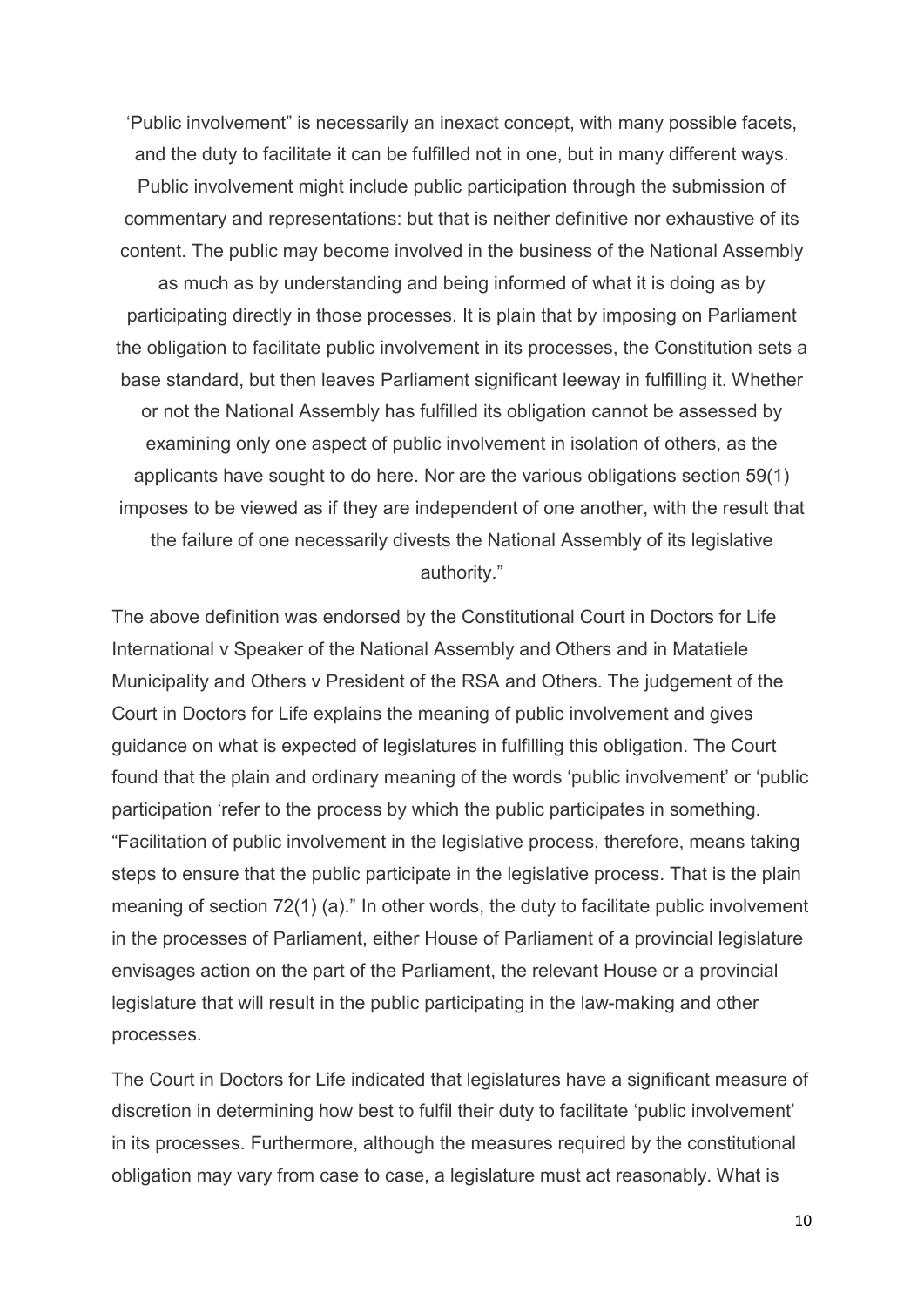ultimately important is that a legislature has taken steps to afford the public a reasonable opportunity to participate effectively in the law-making process.

As pointed out by Du Plessis (2018), more recently, the Land Access Movement of South Africa (Lamosa), concerned with the poor facilitation of public participation by the National Council of Provinces during the process of passing the amendment the Restitution of Land Rights Act, approached the Constitutional Court to have the amendment act declared unconstitutional.<sup>[25](#page-10-0)</sup> In grappling with the matter, the judgment made it clear that "South Africa's democracy contains both representative and participatory elements", implicating that the public has a right to participate in the legislative process and not just leave the legislation making to the elected parliamentarians. In fact, these two processes "support and buttress one another", and Parliament must also facilitate this process, as it is a constitutional right.<sup>[26](#page-10-1)</sup>

But what is observable from all these court cases and notwithstanding some concerns about what some analysts have called "judicial overreach", there seem to be a semblance of respect by the judiciary of the legislature as an independent arm of the state with legislative authority. In fact, as Du Plessis (2018) rightfully observes, the courts in our South African context seem to accept that Parliament have the power to determine how participation will be facilitated and they tend to limit their inquiry to the rules adopted for this purpose, the nature of the legislation, and the need and urgency for its adoption.<sup>[27](#page-10-2)</sup> In assessing whether Parliament facilitated public participation, the court always have regard to time constraints and potential expense, and the importance of the legislation and its impact on the public.<sup>[28](#page-10-3)</sup> Put differently, "the courts therefore always have to tread carefully between upholding the Constitution by ensuring that Parliament does not infringe on rights, and by ensuring that in the process, it does not interfere in the legislative process". [29](#page-10-4)

<span id="page-10-2"></span><sup>27</sup> Du Plessis, 2018

<span id="page-10-0"></span> <sup>25</sup> Du Plessis, 2018

<span id="page-10-1"></span><sup>26</sup> Du Plessis, 2018

<span id="page-10-3"></span><sup>28</sup> Du Plessis, 2018

<span id="page-10-4"></span><sup>29</sup> Du Plessis, 2018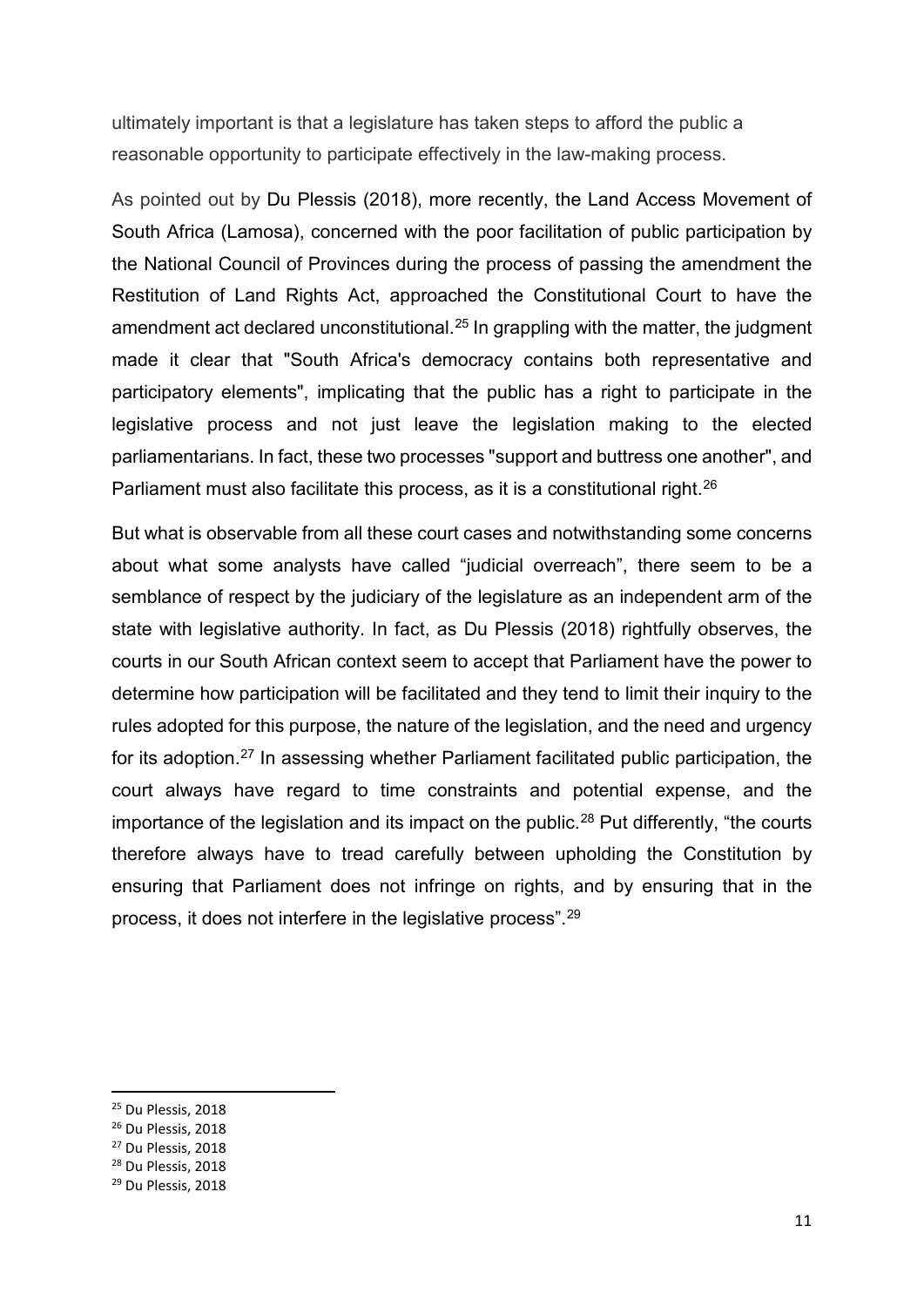### **3. Parliament's Public Participation Model**

As alluded to above, Parliament represents the people to ensure government by the people under the Constitution, as well as to represent the provinces and local government in the national sphere of government.<sup>[30](#page-11-0)</sup> The facilitation of public participation and involvement in its processes remain central to the mandate of Parliament within the context of a participatory and representative democracy. Sections 59 and 72 of the Constitution compel Parliament to facilitate public involvement in its legislative and other processes. $31$  Thus, over the years Parliament has had various public participation mechanisms in place.

The Public Participation Model recognises informing, consulting, involving and collaborating as stages of effective public participation. In line with the minimum public participation standards articulated above, informing and educating are undertaken under the informing stage of public participation. Meaningful opportunity to participate is provided for under the consulting, involving and feedback stages of public participation. Although the informing stage is a prerequisite for public participation, the other stages can be deployed based on the context and the public interest generated by contextual issues at hand.<sup>[32](#page-11-2)</sup>

In respect of the above-mentioned stages, the following applies  $33$ :

- Parliament cannot provide feedback to the public without first informing, consulting and involving;
- Parliament cannot involve the public without first informing and consulting;
- Parliament cannot consult the public without first informing the public; and

<span id="page-11-0"></span><sup>&</sup>lt;sup>30</sup> Parliament of the Republic of South Africa. 2017. Public Participation Model. Cape Town, South Africa

<span id="page-11-1"></span> $31$  Ibid

<span id="page-11-2"></span> $32$  Ibid

<span id="page-11-3"></span> $33$  Ibid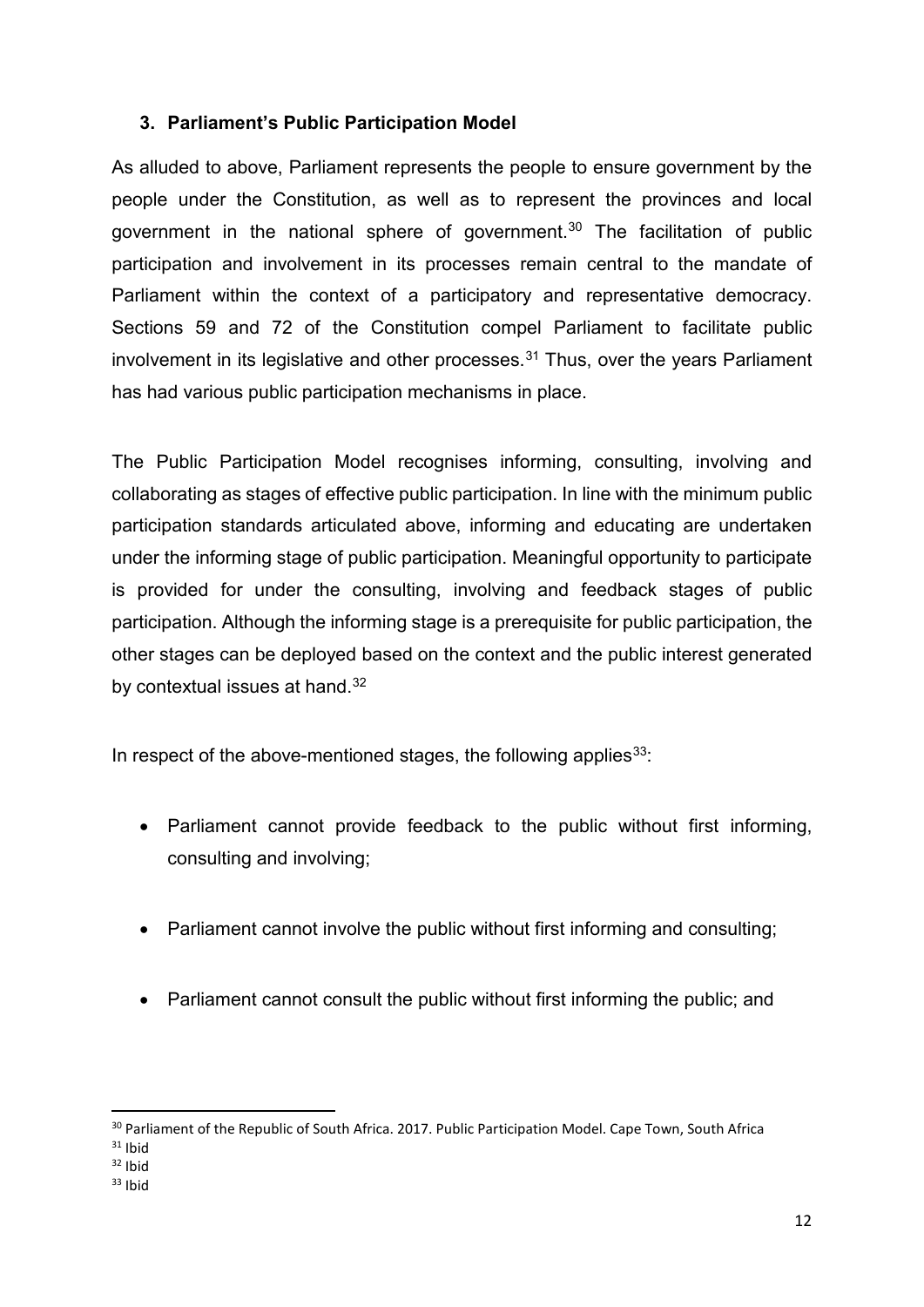• informing therefore becomes an absolute prerequisite for effective public participation.

As a result, each stage has a corresponding increase in the opportunity for partnering and for the public to influence or make an input into the relevant process output/outcome. Meaningful public participation must ensure that the appropriate stage of participation is utilised. A public participation process should therefore provide for stages of participation that are commensurate with the level of public interest. Parliament, in meeting its obligation of involving the public, must endeavour to satisfy all of these stages that are depicted in figure 1, as they apply to a given context of facilitating public participation.[34](#page-12-0)

#### **4. Public Surveys and the Work of the South African Parliament**

As it has been mentioned numerous times above, in our South African context, public participation has always been one of the sacrosanct constitutional injunctions guiding the work of parliament. But as pointed out earlier on, while public participation has always remained central to the mandate of the South African Parliament, the nature of public participation has evolved since the dawn of democracy. The changing nature of parliamentary business and the evolution of the practice of public participation necessitated that, from time to time, the Parliament of the Republic of South Africa take a stock and reflect on its performance in this area. In part, until recently, this entailed gauging several metrics to understand if the institution is achieving its strategic goal of enhancing public involvement and participation.

In 2017, the Parliament of the Republic of South commissioned an independent market research company to conduct a nationally representative survey which provides an inclusive and truly South African perception of Parliament. The broader objective of this research was to assist Parliament to realize its vision by placing people at the center of all its efforts.[35](#page-12-1)

<span id="page-12-0"></span> $34$  Ibid

<span id="page-12-1"></span><sup>&</sup>lt;sup>35</sup> Parliament of the Republic of South Africa Public Participation Survey Report. January, 2019, Fourways, Johannesburg, South Africa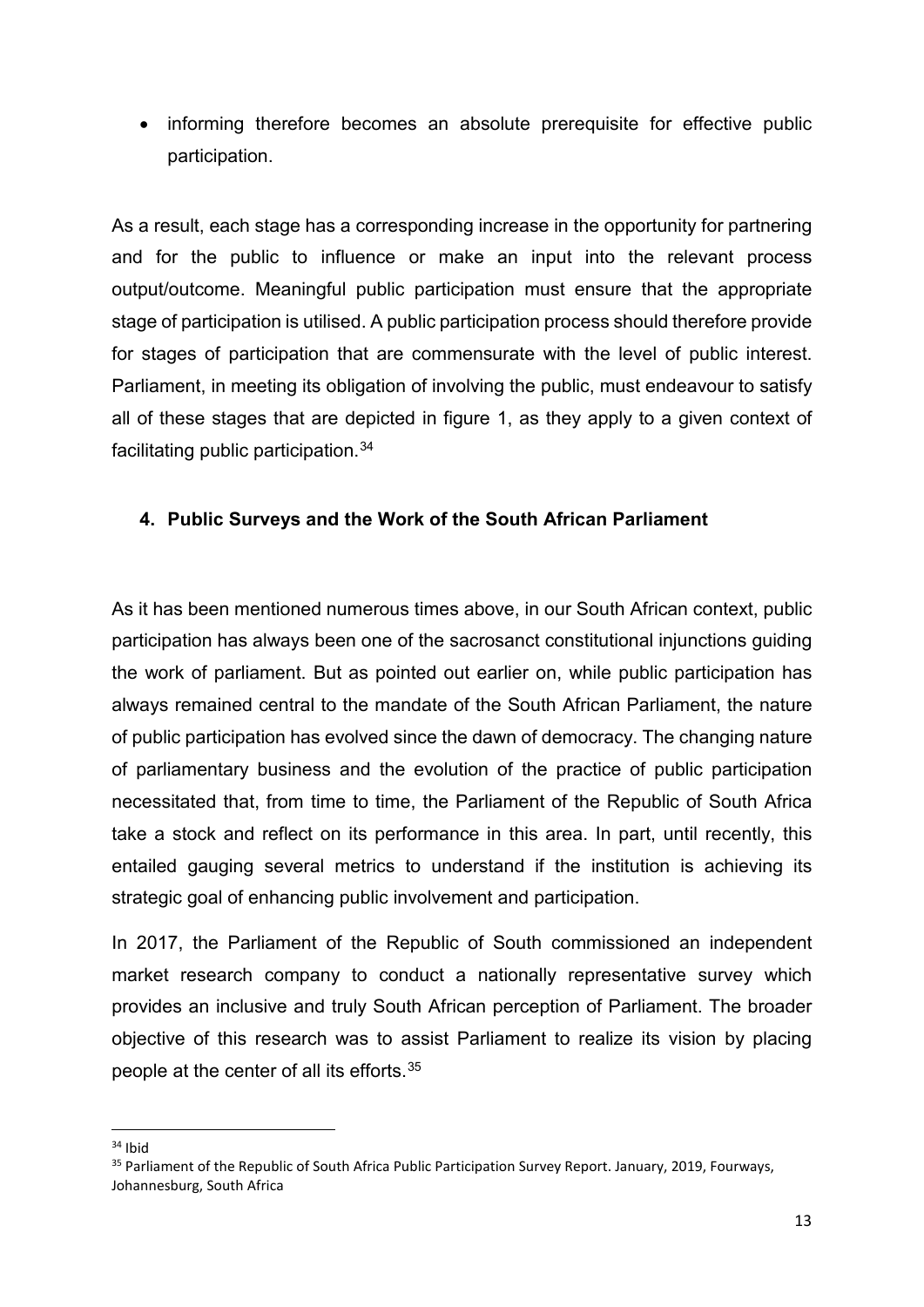Undoubtedly, "citizen engagement in policymaking and the design of public services is the recognition that citizens in a democracy have both rights and duties, and that democratic governance provides opportunities for citizens to participate actively in shaping their country".<sup>[36](#page-13-0)</sup> Such public participation entails identification and incorporation of the views and concerns of the public into the law-making process and the work of Parliament. To this end, during the  $5<sup>th</sup>$  Parliamentary term, there was a realisation that to enhance Parliament's vision, there is a need to ensure that public participation and involvement is encouraged and facilitated by all stakeholders. But in turn, to fully realise that objective, Parliament therefore required research to measure levels of public participation and understanding, as well as other related matters, which may then be used to track the effectiveness of Parliament's interventions. It is this realisation that led to the commissioning of the external service provider to conduct an independent survey.

The public participation survey was developed according to the new developmental approach adopted by Parliament to achieve the strategic priority on public involvement and participation and with the following institution's five strategic priorities in mind:

- Strengthening oversight and accountability;
- Enhancing public involvement and participation;
- Deepening engagement in international mediums;
- Strengthening co-operative government; and
- Strengthening legislative capacity

At a general level, the survey analysed the perceptions of South African's regarding Parliament's contribution to promoting public involvement in law making, monitoring the government's actions and the implementation of laws. It focused on the representational role of Parliament, thereby examining how it is perceived as responding to the growing public pressure for greater involvement, information, accountability and better service delivery to South African citizens. The survey also illustrated the different channels that parliament can use to better engage with the citizens to fulfil its role of public involvement. Furthermore, the survey measured South

<span id="page-13-0"></span> <sup>36</sup> IPSOS Report, 2019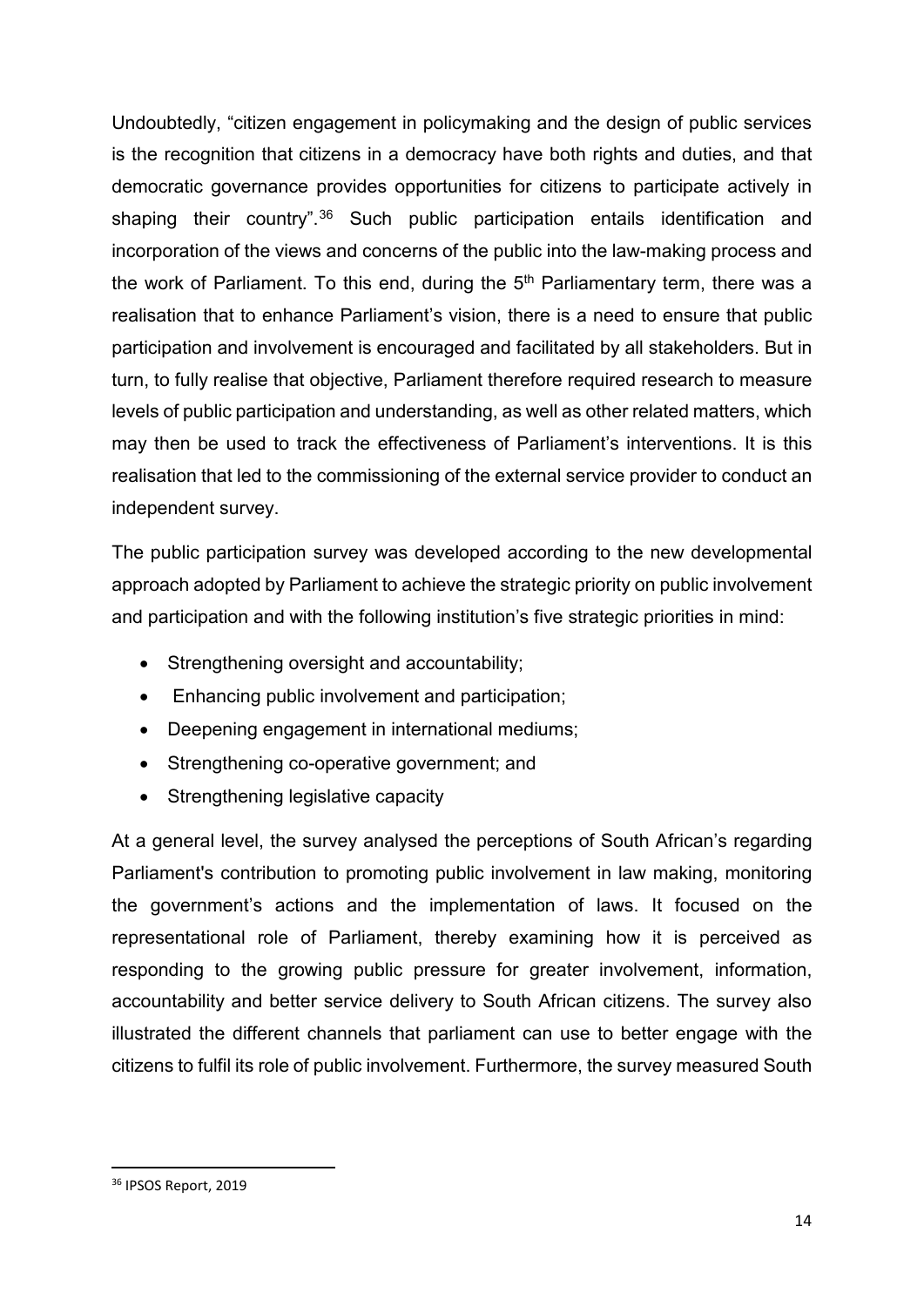African citizens' understanding of parliament's mandate, their awareness of Parliament and perceptions of the performance of parliament.

But in particular, the main objectives of the survey were to:

- Establish the level of public awareness and knowledge of Parliament;
- Ascertain public understanding of Parliament's three-legged mandate consisting of lawmaking, oversight, and promotion of public involvement;
- Gain an understanding of the citizens who rate Parliament's performance positively on its constitutional mandate;
- Determine which portion of the population know how to participate in Parliament processes;
- Understand the portion of the population which currently has access and participates in the processes of Parliament;
- Establish the preferred medium of communication between Parliament and the electorate.

#### **4.1Public Survey Research Methodology**

The following methodology was adopted for this particular survey. Firstly, the Parliament's Public Participation Survey was placed on an all-inclusive omnibus survey. Thus, it formed part of a questionnaire that was posed to randomly selected adult South Africans. This section of the questionnaire was designed by Parliament with input from the researchers. In-home face-to-face CAPI (Computer Assisted Personal Interview) interviews were used to complete the survey. The total questionnaire was on average 45 minutes in length and respondents could choose to have the interview administered in English, Afrikaans, Zulu, Xhosa, Setswana, Sepedi or Sesotho.

Secondly, interviews were conducted amongst a nationally representative sample of adult South Africans (aged 15 years and older), including all population groups in all provinces and amongst all community sizes, ranging from metropolitan to rural areas. Fieldwork took place between the 25th of October to the 4th of December 2018. A total of 3,571 interviews were conducted in a nationally representative manner. This was then weighted and projected so that the results represented the entire adult South African population (15 years of age and older). The study was conducted over a period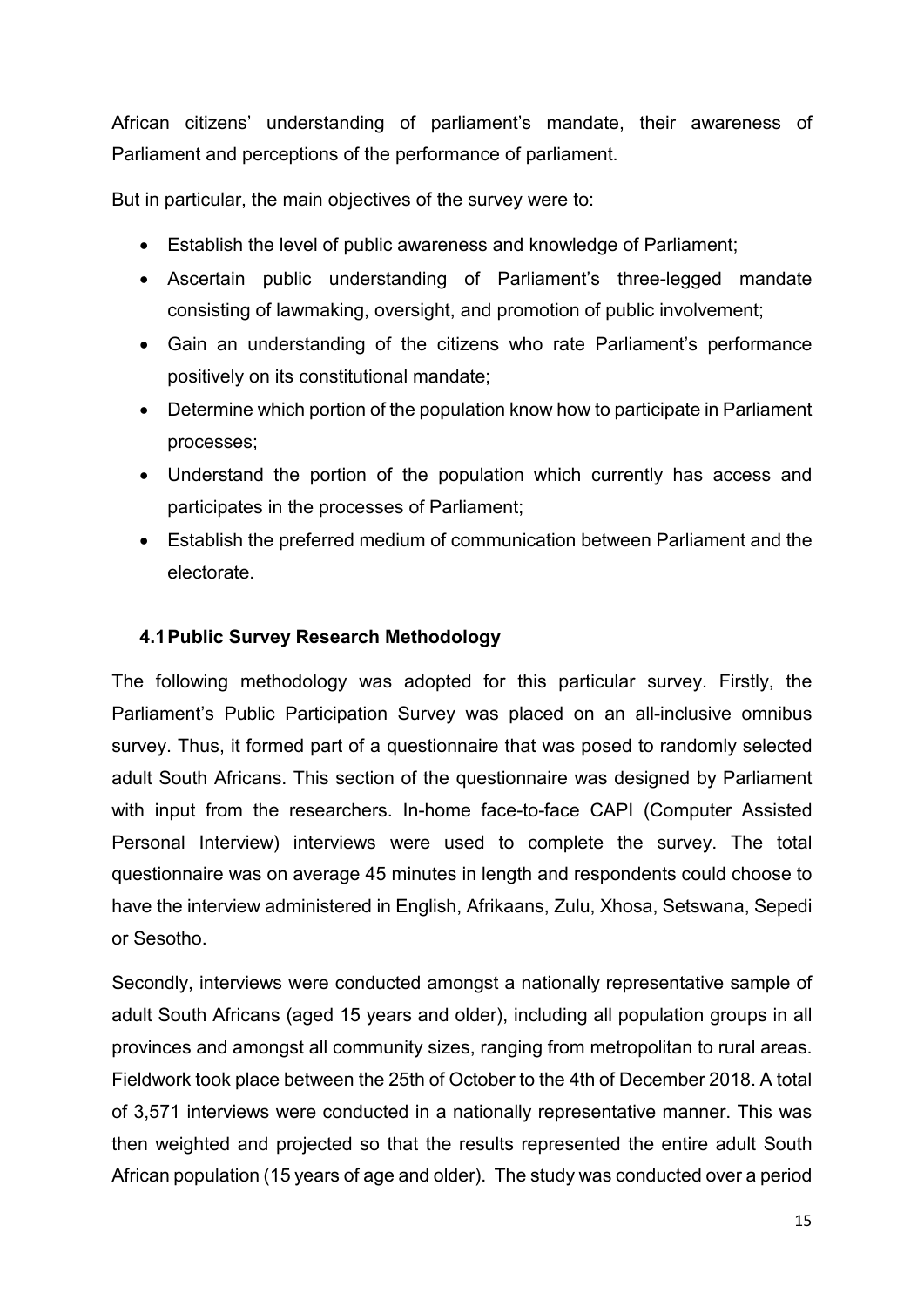of two phases in the financial year 2017-2018 and it is also currently commissioned for the current financial 2019-2020.

# **4.2Results of the Recent Surveys and future implications for the work of the South African**

While the survey focused on public participation broadly, its findings were grouped into the following six thematic areas:

- Awareness of Parliament;
- Familiarity with Parliament;
- Understanding of Parliament's mandate;
- Evaluation of Parliament's performance in achieving its functions;
- Preferred medium of communication between Parliament and the electorate
- Action and participation in processes or activities of Parliament

### **4.2.1 Awareness of Parliament**

In 2018, a number of developments with far reaching implications happened in the country's political landscape. In fact, 2018 entered the country's historical annals as a turbulent period, with many major political shifts and reshuffles deepening the already complex political landscape.[37](#page-15-0)



<span id="page-15-0"></span> <sup>37</sup> IPSOS Report, 2019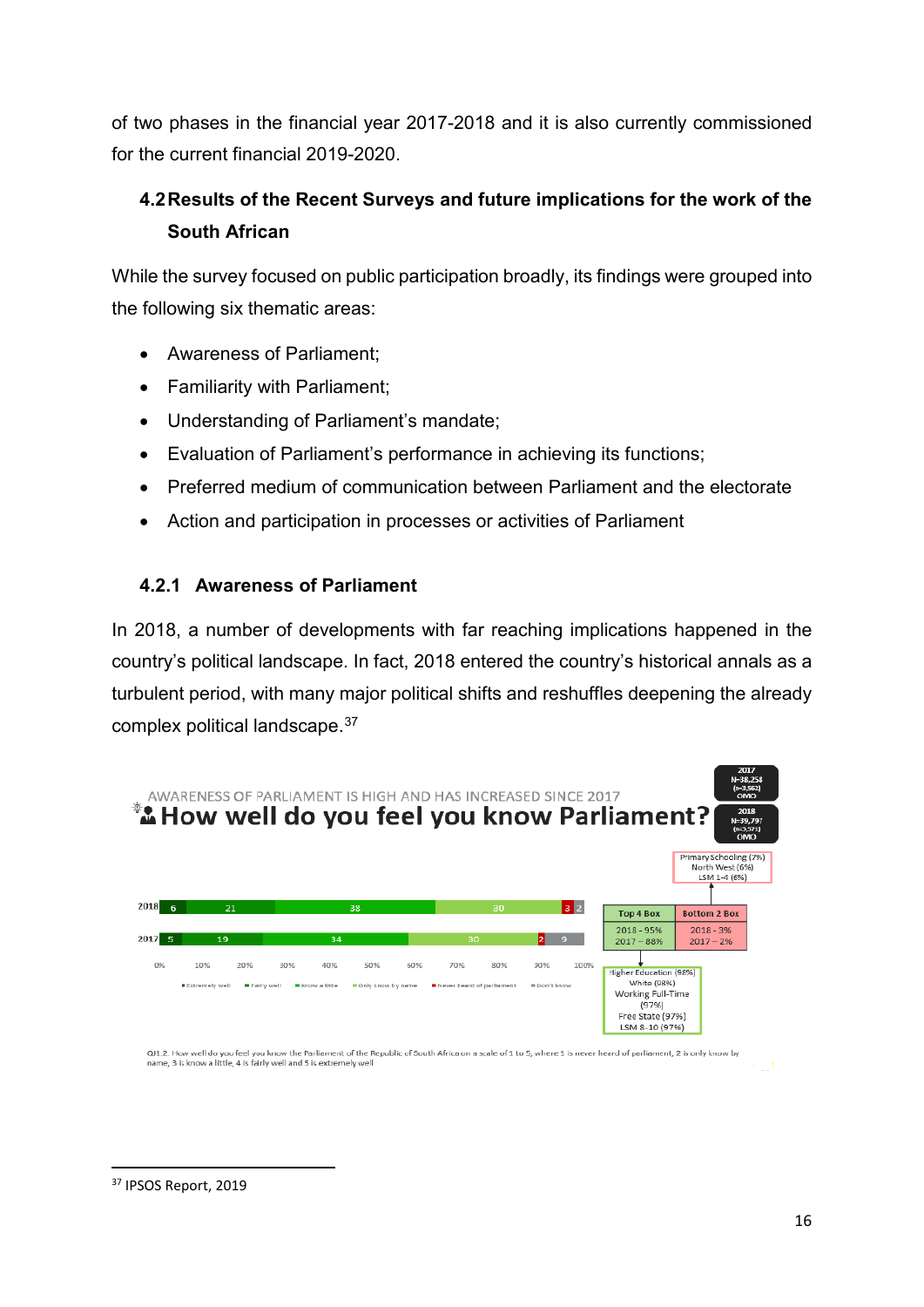In fact, as a result of the major political changes which occurred in 2018, such as as the resignation of the then president of South Africa and the implementation of land redistribution without compensation, South African were more aware of Parliament when compared to 2017. In percentage terms, 95% of South Africans aged 15+ were aware of the existence of Parliament, 7 percentage point higher than the awareness levels in 2017. The number of people who felt unsure about how well they know Parliament also improved, decreasing from 9% in 2017 to 2% in 2018.

In as far as provincial variables, such as gender, age and racial awareness of Parliament is concerned, there were some noticeable disparities.

For instance, while in 2018, awareness levels were relatively stable across different age groups, racial communities, and geographic locations, nonetheless, the highest was skewed towards Coloured communities (98%) and within the Northern Cape (97%) and the lowest among 17-18-year olds (91%). In terms of gender, awareness levels were the same for both males and females at 95%. It was also noted that awareness of Parliament seems to decrease with age, with 94% (1 percentage point lower than the national average) of 18-24-year-olds and 91% (4 percentage points lower than the national average) of 15-17 years olds being aware of Parliament. In terms of race, white South Africans were found to have the lowest levels of awareness of Parliament when compared to other race groups at 92% (3 percentage points lower than the national average). Regionally, Gauteng had the lowest levels of awareness.

Still on the very same theme of awareness of parliament, the survey also took a comparative approach and in comparing the South African Parliament to the European Parliament, the survey found that the awareness of the latter was high, with 93% of EU citizens claiming to be aware of their Parliament. In part, this can be explained by, firstly, the demographics that vary between South Africa and Europe. Secondly, the European Parliament's awareness campaigns were found to be effective since they invested heavily in publications, information, and participation in public events, organizing seminars, symposia, and cultural activities. When comparing the awareness levels of parliament in South Africa (95%) to that of the European Parliament (93%), the South African Parliament performed very well, trailing slightly ahead of the European Parliamentary awareness. The positive performance of the South African Parliament followed a lower performance in 2017 at 88%, indicating that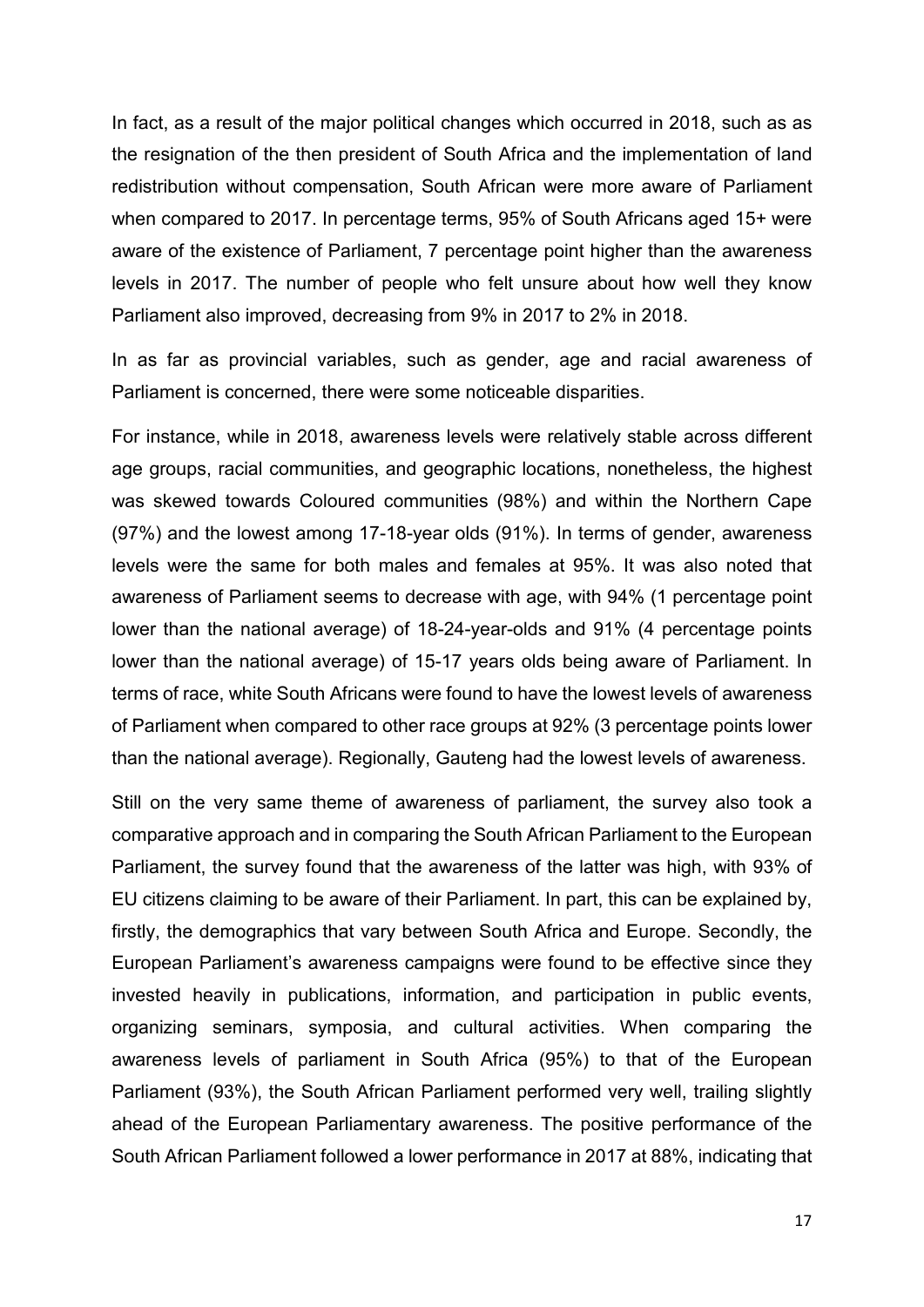in 2018 the South African Parliament has improved greatly in ensuring the public awareness generation.

## **4.2.2 Familiarity with Parliament**

Opportunities for the public to engage in governance and participate in political and decision-making processes depend largely on whether they are familiar with parliament and understand their right to participate in formal or informal engagement  $-$  this is beneficial for a vivid and resilient democracy<sup>38</sup>.



In 2018, knowledge of Parliament remained low, with only 3 in every 10 (27%) South Africans indicating that they know Parliament "extremely well"/ "Fairly well" and one third (33%) "knowing it by name"/"Never heard of it". The familiarity of Parliament improved most within the Free State and decreased most in KwaZulu Natal. Familiarity, among the Indian/Asian population, also declined, with 45% having very limited awareness ("knowing it by name"/ "Never heard of it").

## **4.2.3 Understanding of Parliament's mandate**

<span id="page-17-0"></span> $38$  Ibid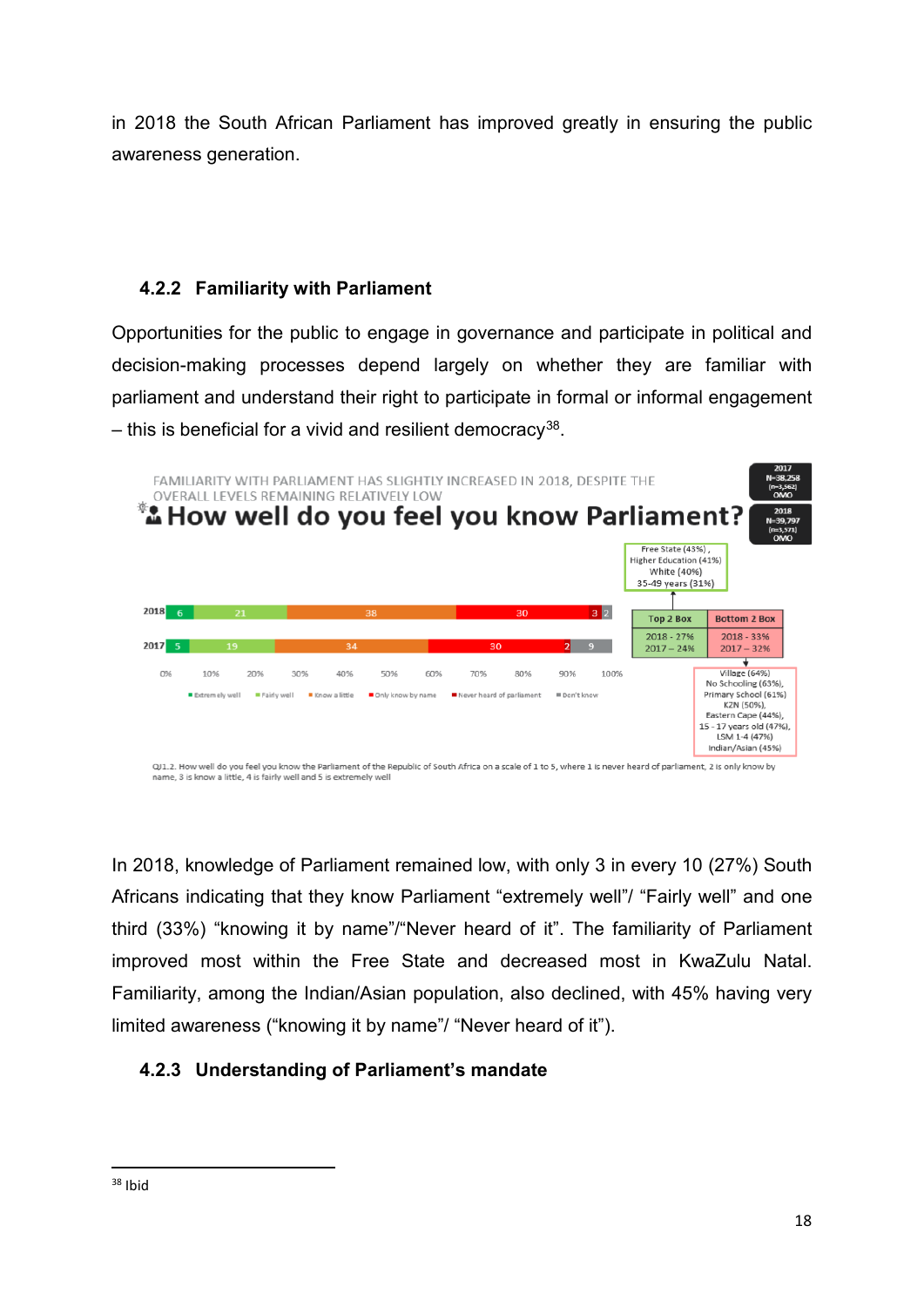Parliament's constitutional mandate includes: serving as a national platform for dialogue on issues affecting South Africans, a forum for the participatory formulation of appropriate legislation, a council to provide oversight as well as to hold the executive accountable.



<sup>2018:</sup> QJ3.1. For each of the following statements about the role of Parliament could you please tell me whether you think it is true or false. 2017: QJ3.1. What is the role of Parliament? Choose all that you think are applicable.

In 2018, South Africans were more able to identify the roles and functions of Parliament. This finding was interesting when considering that the level of familiarity of Parliament remained low. The survey found that 63% of South Africans agreed that they have a firm understanding of the roles of Parliament. Most South Africans considered Parliament's mandate to be to make laws (at 67%) and to implement policies for the country (at 67%). This was closely followed by the oversight of government performance to ensure service delivery by the government (at 65%).

Despite improved understanding of what the roles of Parliament are, it was noted that on average only 49% of the Indian/Asian population was able to successfully identify the roles and functions of Parliament, this population group was also found to be less able to identify the roles of Parliament when compared to other race groups. This indicates that the Indian/Asian population is in critical need of attention as both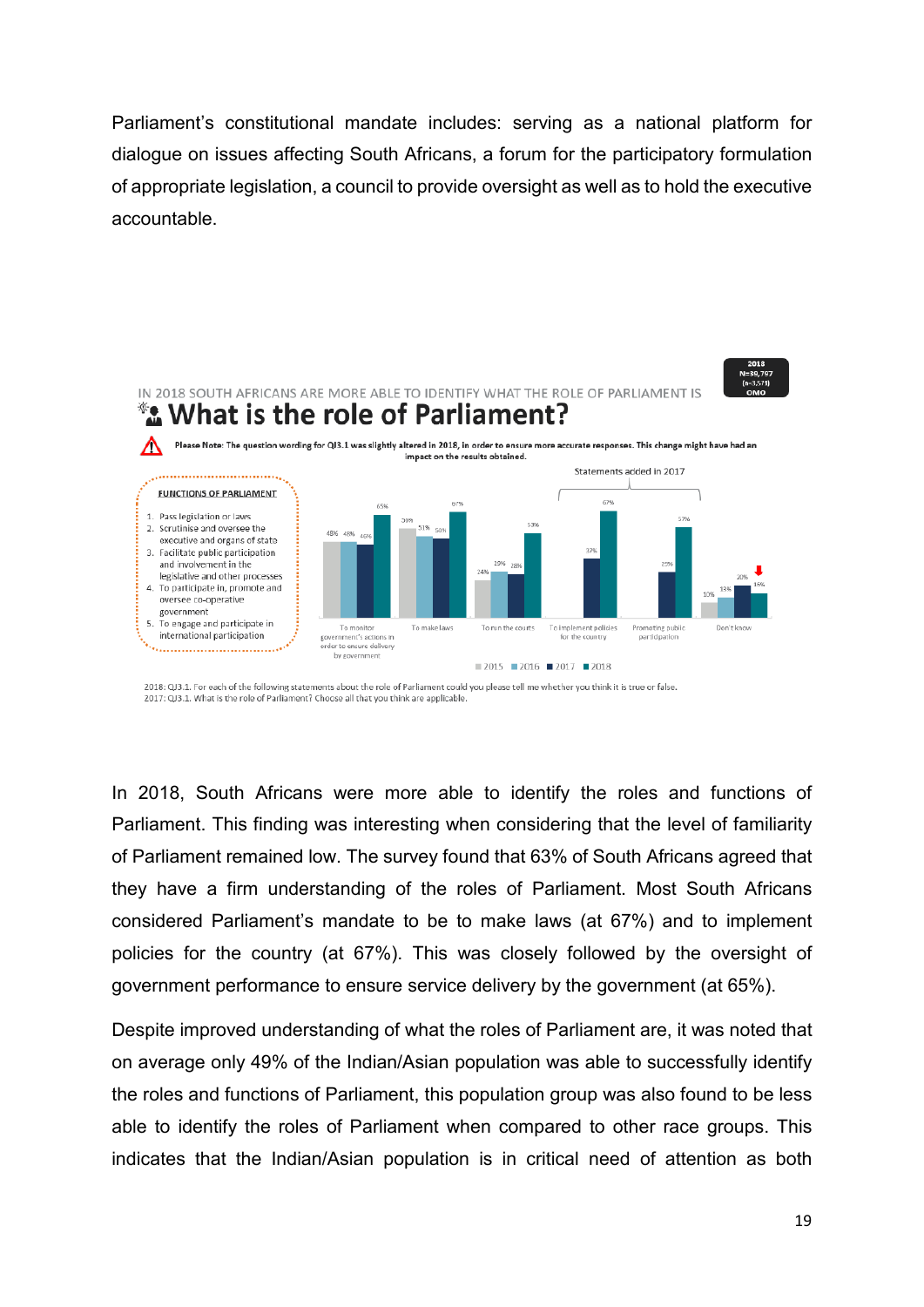familiarity of Parliament and understanding of the roles of Parliamentary functions of Parliament is low.

Furthermore, despite residents of the Free State having the third highest familiarity of Parliament, knowledge of the roles of Parliament in this province also demonstrated lower levels of awareness, when compared to other provinces. It was found that 50% (1 out of 2) of South Africans living in the Free State were able to identify the roles of Parliament – 13 percentage points lower than the national average. These results also indicated that while the people in Free State were aware of Parliament, they were unsure of the role Parliament plays within the South African context.

### **4.2.4 Evaluation of Parliament's performance in achieving its functions**

The evaluation of Parliament's performance in achieving its mandates revealed a diverse range of opinions, with the general trend leaning towards a slightly more negative evaluation. Just over 1 quarter (28%) of South Africans felt that Parliament was performing extremely well/very well. Conversely, 3 out of every 10 South Africans (31%) agreed that parliament is not achieving its mandate and is performing below average or poorly. The remaining third (32%) took a neutral approach.

Racial, age and geographic demographics revealed a similar trend, with a slightly more negative evaluation of Parliament. The only exception to this trend was found among 25-34 years' old's, residents of the Western Cape, Mpumalanga, Limpopo, and Northern Cape, these population groups felt slightly more positive towards Parliament's performance. Of those rated Parliament as performing extremely/very well, those who reside in the Northern Cape felt the most positive with just over half (55%) of residents rating Parliament as performing extremely/very well. Of those South African's who have a strong negative opinion regarding Parliament's performance, most 41% were Indian/Asian, 39% reside in the North West and 37% reside in the Eastern Cape.

As shown below, in terms of the mandates of Parliament, making laws is the only role which Parliament was evaluated in a slightly more positive way, with 32% feeling that this mandate is being executed extremely/very well.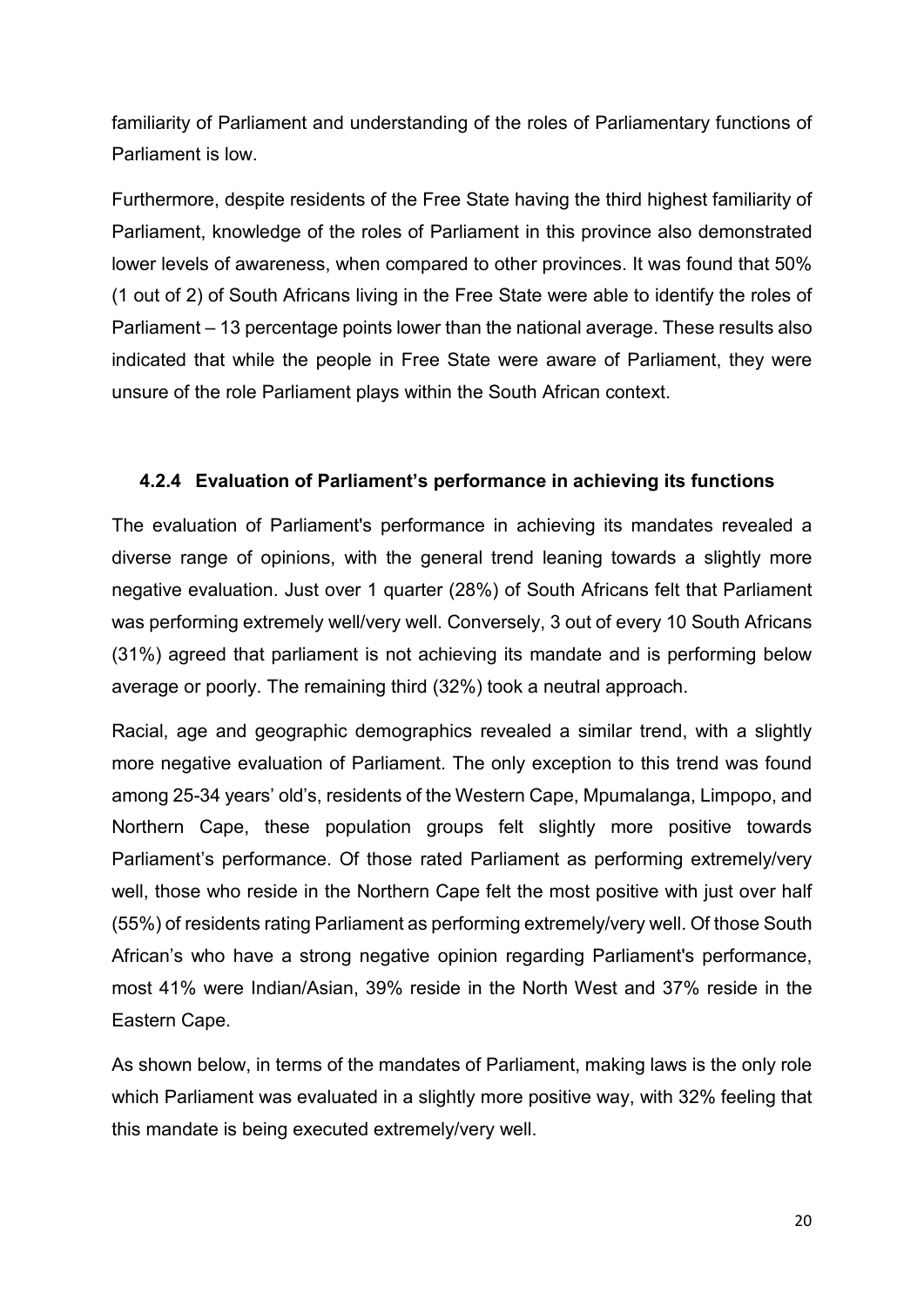|                                                                                                                                                                          | How well is Parliament performing?<br><b>Making Laws</b> |     |                    |                  |     |                             |     |                  |                           |      |                                         |                              |  |
|--------------------------------------------------------------------------------------------------------------------------------------------------------------------------|----------------------------------------------------------|-----|--------------------|------------------|-----|-----------------------------|-----|------------------|---------------------------|------|-----------------------------------------|------------------------------|--|
| 2018                                                                                                                                                                     |                                                          |     |                    |                  |     |                             |     |                  |                           |      | Top 2 Box                               | <b>Bottom 2 Box</b>          |  |
| 8                                                                                                                                                                        |                                                          | 24  |                    |                  | 31  |                             |     | 15               | $\overline{a}$            | 8    |                                         |                              |  |
| 2017<br>8                                                                                                                                                                |                                                          | 20  |                    | 34               |     |                             | 12  | 14               | 12                        |      | $2018 - 32%$<br>$2017 - 28%$            | $2018 - 29%$<br>$2017 - 26%$ |  |
| O96                                                                                                                                                                      | 10%<br>Extrem elv Well                                   | 20% | 30%<br>= Very Well | 40%<br>= Average | 50% | 60%<br><b>Below Average</b> | 70% | 80%<br>■ Po orly | 90%<br><b>EDon't Know</b> | 100% | Northern Cape (57%)<br>Mpumalanga (42%) | Indian/Asian (45%)           |  |
| QJ3.2. On a scale of 1-5 where 1 is poorly, 2 is below average, 3 is average, 4 is very well and 5 is extremely well, how well is Parliament performing on the following |                                                          |     |                    |                  |     |                             |     |                  |                           |      |                                         |                              |  |

Other mandates such as promoting public participation and monitoring government actions to ensure service delivery by government, yielded more negative ratings. Promoting public participation was identified as a mandate in need of critical attention as 40% of the Indian/Asian community and 42% of South African's who live in large towns rated Parliament as performing below average/poorly.



QJ3.2. On a scale of 1-5 where 1 is poorly. 2 is below average. 3 is average. 4 is very well and 5 is extremely well. how well is Parliament performing on the following

The varying opinions of South Africans revealed that Parliament might be neglecting certain areas and not providing consistent and equal fulfilment of its roles and functions. It is also interesting to note that while Parliament continues to have relatively low levels of awareness, knowledge of what parliament is required to do has drastically increased. It can be said that the negative evaluation of Parliament's performance in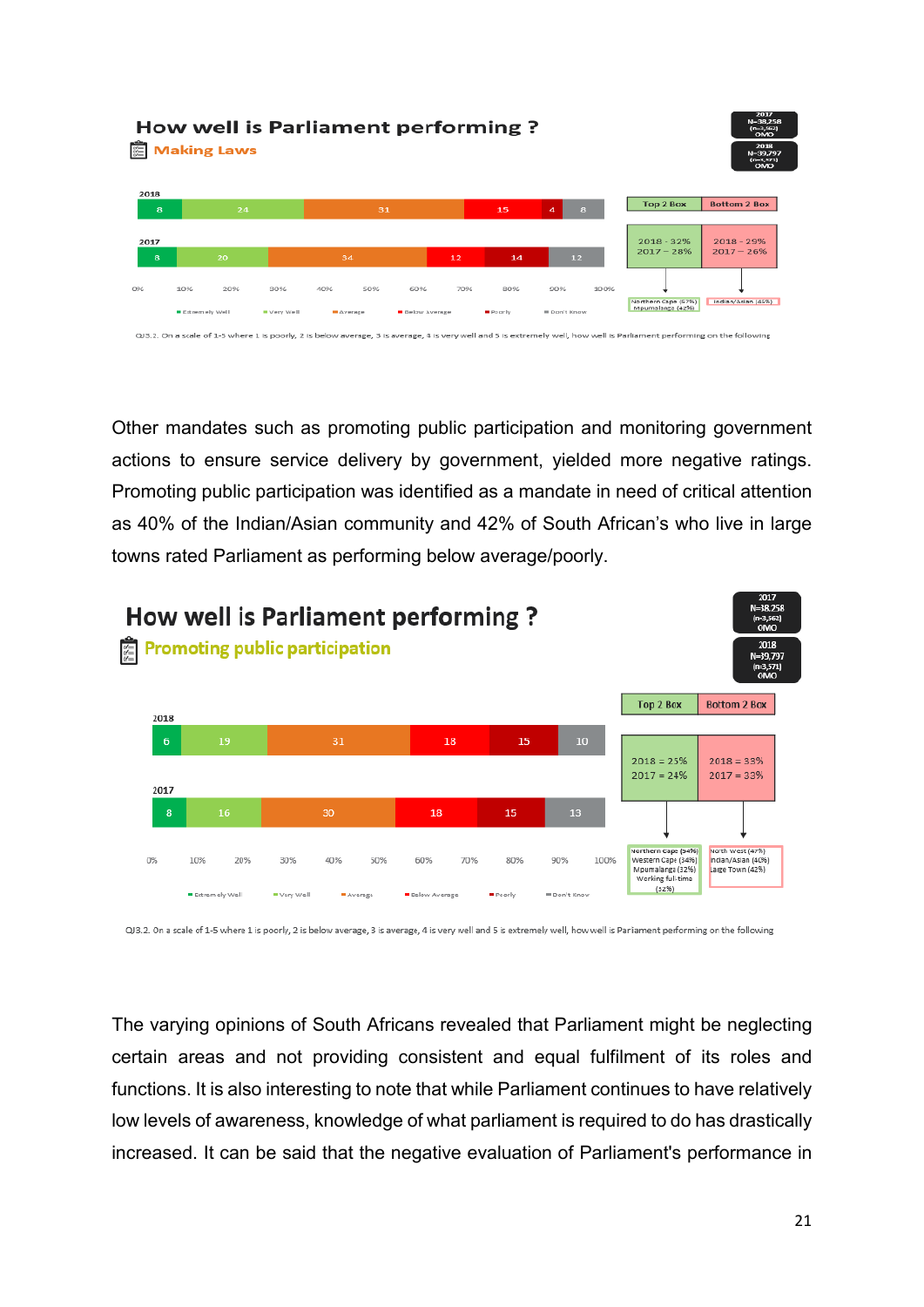terms of delivering its mandate, could be highlighting areas of concern for South African's regardless of whether they are fully aware of Parliament as a whole.

# **4.2.5 Preferred medium of communication between Parliament and the electorate**

Similar to 2017 findings, in 2018 there was a good alignment in terms of the communication platforms used and those preferred; with 82% of South Africans having heard about Parliament through television medium and 82% selecting television as their preferred method of receiving communication from Parliament.



QJ1.3. How did you hear about Parliament?

According to the survey findings, Radio also continued to function as an important medium of communication with 55% hearing about Parliament through radio and 57% selecting radio as a preferred medium to hear about Parliament. While Parliament seems to understand which media channels South African's prefer, communication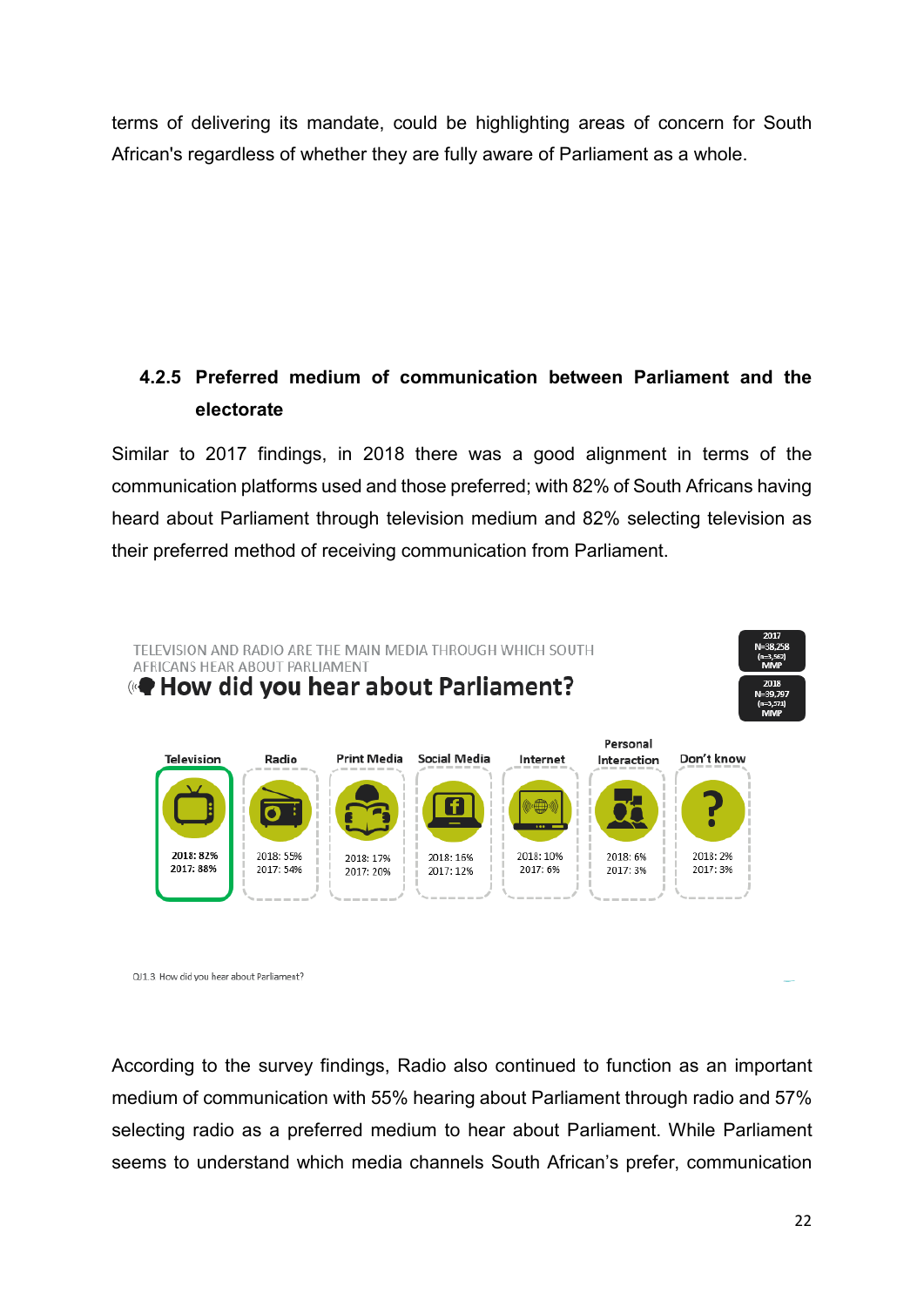regarding how to engage with Parliament remained low in 2018 – with 8 out of every 10 South Africans being uninformed about how to participate in Parliament and almost 3 quarters (72%) not having participated in any Parliamentary activities.

## **4.2.6 Action and participation in processes or activities of Parliament**

According to the survey findings, while most (41%) of South Africans agreed that they were fairly well informed about Parliament's activities - there was still a notable number (35%) who felt that they were not at all well informed. Being informed about Parliamentary activities varied based on age, race, education, household income, and geographic location. With the most critical groups (in terms of being not at all well informed) including youth (aged 15-17 years), Indian/Asian and Coloured communities, individuals with a poor educational background (no schooling / primary schooling only) and residents of KwaZulu Natal and the Eastern Cape.



QJ8. In general, how well informed are you about Parliaments activities?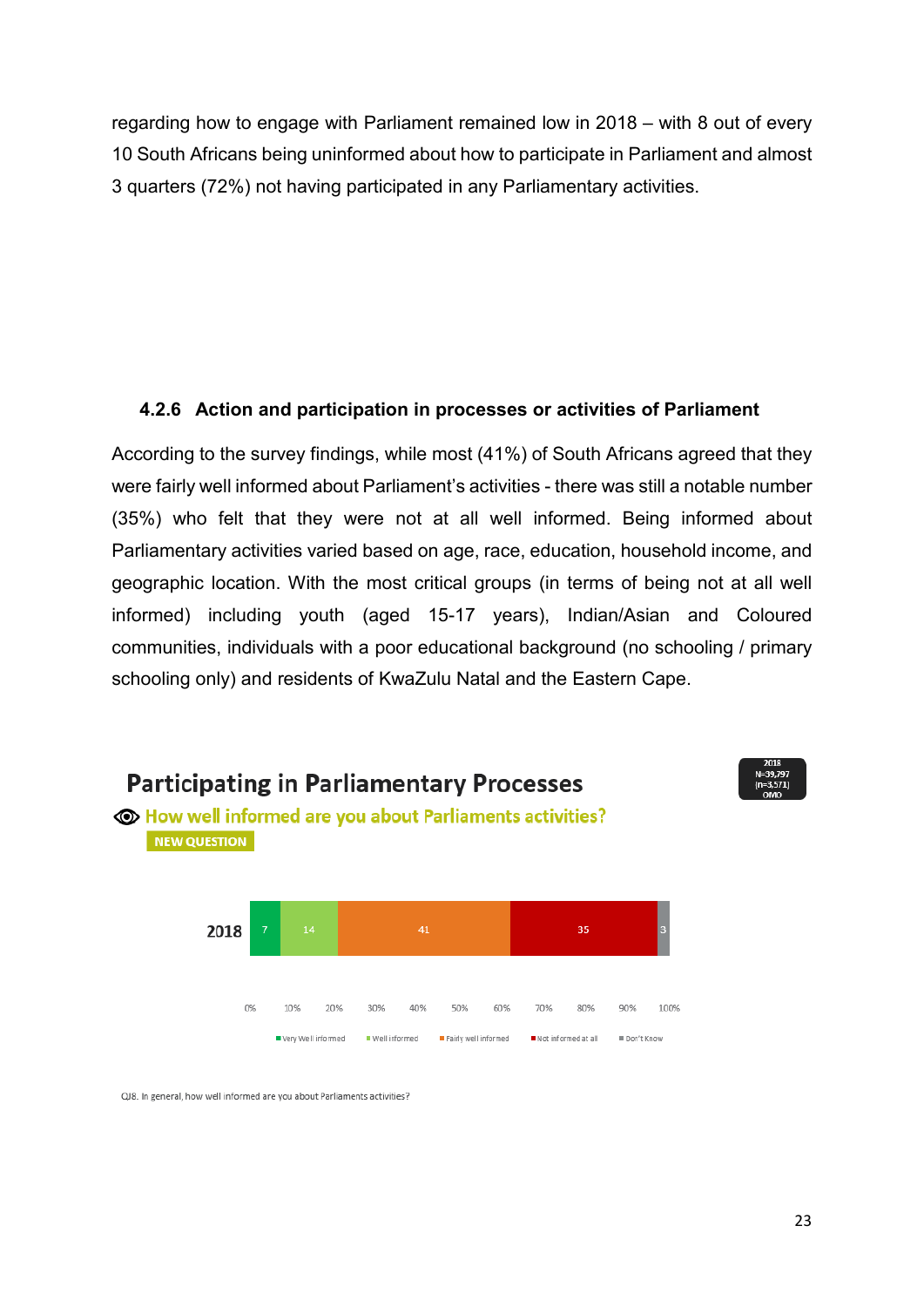Almost half (48%) of South Africans were interested in learning more about the activities of Parliament. Residents of the North West (61% very interested) and those that have no household income (61% very interested) were most interested in developing their knowledge of Parliament. While most South Africans indicated that they would like to know more about Parliament, there was a notable number (27%) that was not at all interested in knowing more about Parliament. Of those who were least interested, 48% had no formal schooling and 44% were Indian/Asian. These findings indicate that not only are those with limited education and those who are part of the Indian/Asian community the least informed about Parliament's activities, but they are also the least interested in finding out about Parliament's activities. This demonstrates a barrier to engaging with these individuals.

#### **5. Conclusion**

As this paper has sought to illustrate, as veritable hubs of democracy, besides representation and safeguarding their power of the purse, modern day parliaments, are expected to also play a more meaningful role not only in carrying people's hopes and aspirations- but also in harnessing developmental efforts by, amongst others, providing a platform for people to influence and shape decision-making processes about development of their communities.

Our first generation of law-makers in the democratic dispensation were cognisant of this fact and were aware that an effective avenue for the provision of public participation is one of the hallmarks of a democratic government. This is why public participation was constitutionally entrenched in the country remained one of the constitutional imperatives guiding the work of the South African Parliament. But as discussed in the paper, while public participation has always remained central to the mandate of the South African Parliament, the nature of public participation has evolved since the dawn of democracy. It is that evolution, the need for harmonization and standardization of practices, together with emerging jurisprudence that necessitated the development of public participation frameworks and models,

But development of models and mechanisms for deepening public participation alone was not enough, the institution needed to gauge its performance in implementing such mechanisms and in discharging its constitutional duty of facilitating meaningful public involvement. This is why the independent survey was commissioned- which revealed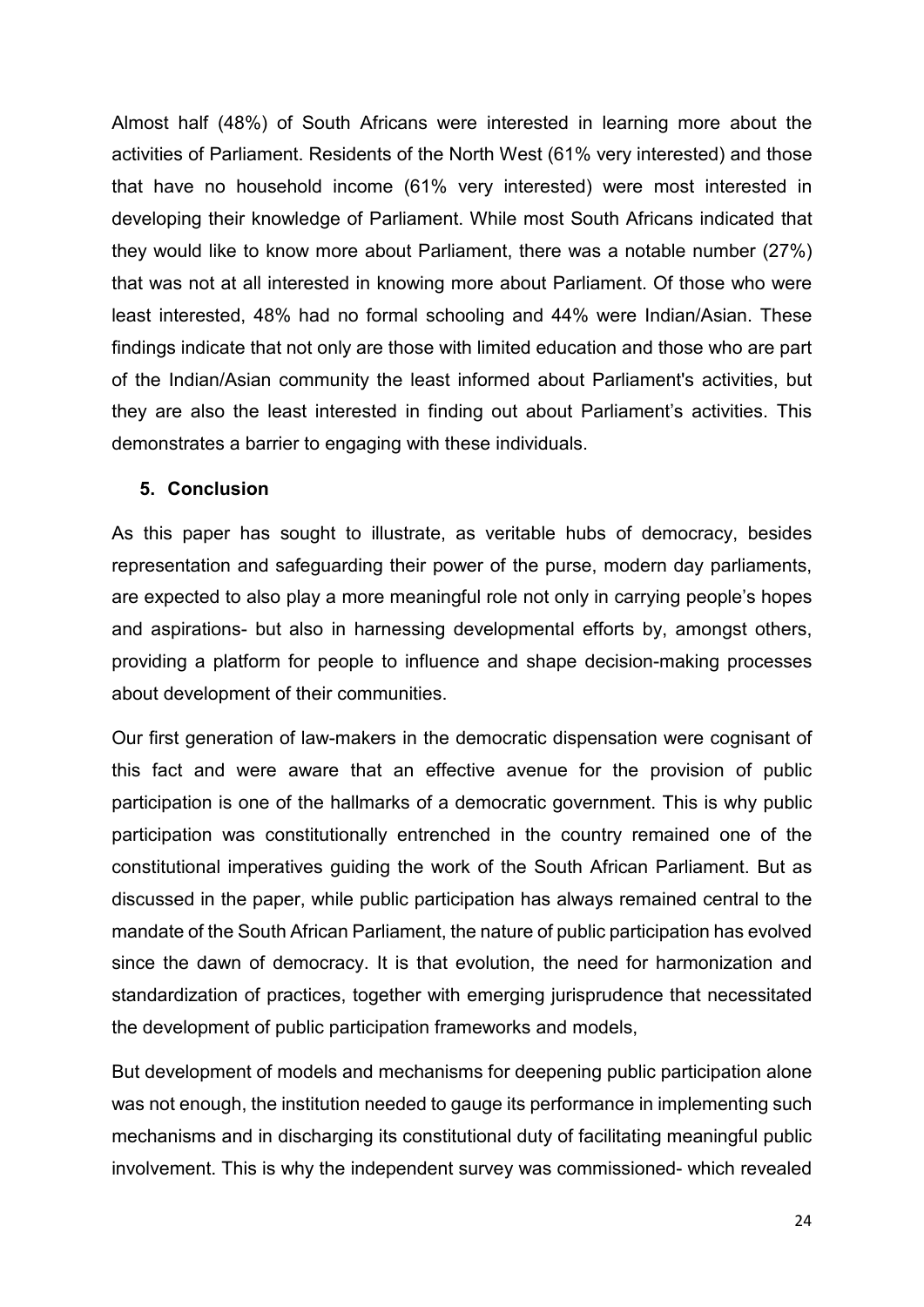a mixture of realities (both the positives and negatives) regarding the work of the institution on this area of public participation.

### **6. Recommendation**

Firstly, the research findings showed that South Africans what the roles and functions of Parliament are but they struggle to grasp what the concept of Parliament is. As such, the recommendation is that, in our context, our Parliament would need to initiate campaigns that aim to inform South Africans about the basic principles of Parliament such as what it is and how does it work- doing so in a user-friendly and engaging manner.

Secondly, the survey also demonstrated that South Africans are interested to learn more about Parliament and to play a more active role in Parliamentary activities. However, limited knowledge of how, where, when and why to engage acts as a major barrier. As such, the recommendation is that, in our context, our Parliament would need to implement public participation strategies that inform the public why they should participate and clearly outline the steps of how to find and participate in parliamentary activities.

Lastly, since the survey discovered that parliamentary roles and functions can easily become intertwined with the roles and functions of political parties- there is a need to distinguish and separate the roles and functions of Parliament from the socio-political agendas of political parties.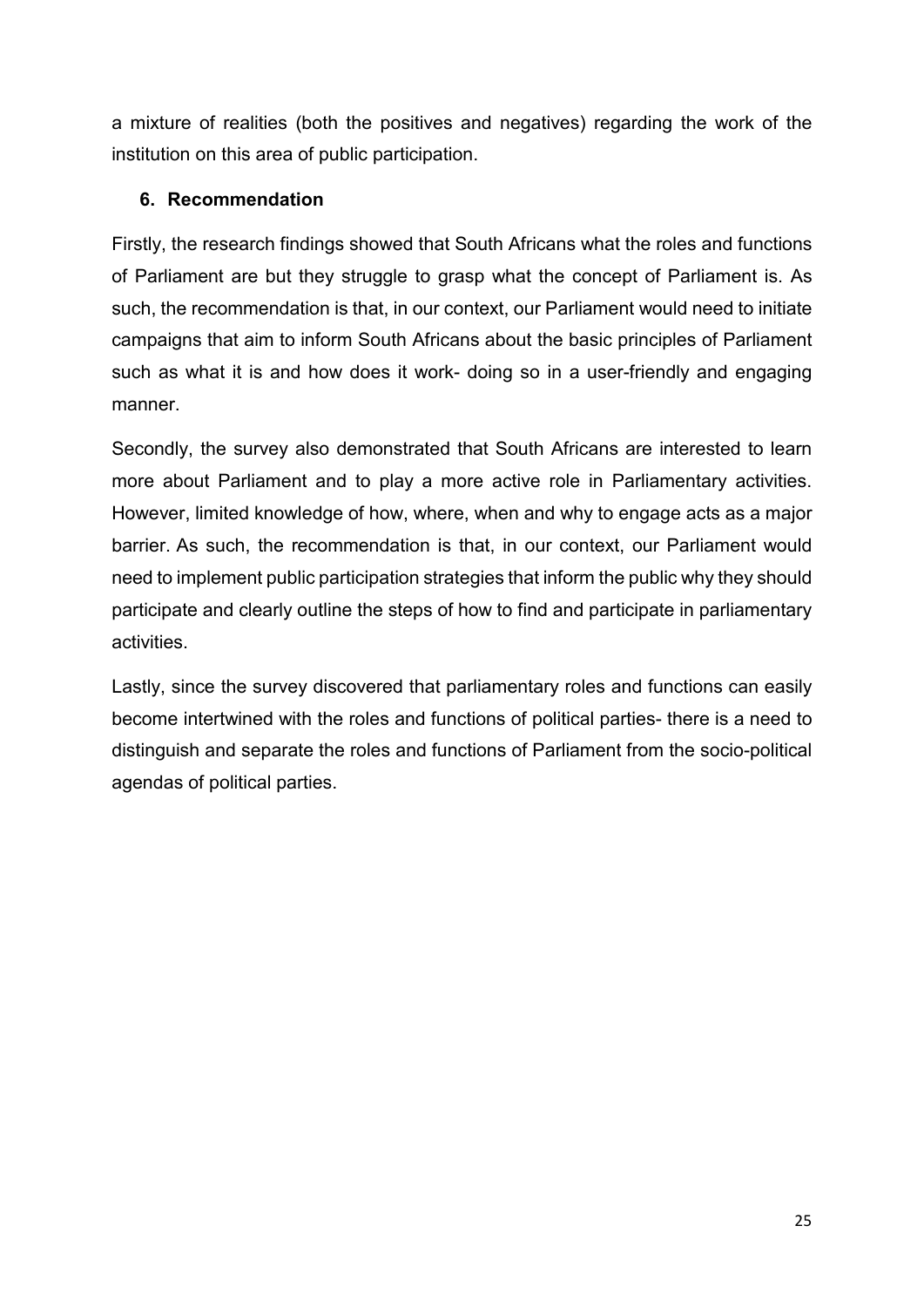#### **Reference**

Doyle, M. 2017. Public Participation in Parliament: A Survey of Participants. Parliamentary Monitoring Group, Cape Town

Dunn John. 2005. Democracy: A History. New York, Atlantic Monthly Press, 2005

Elmien du Plessis. Land: Public participation does not mean everyone's views can prevail. News24, 03 December 2018.

Ipsos. 2018. Research on Public Awareness as Commissioned by the Parliament of the Republic of South Africa for the 2017-2018 and 2019-2-2- financial years. Public Cape Town, South Africa

Mafunisa, M and Maphunye, K, J. 2005. Public Participation in Decision-Making in the Gauteng Provincial Legislature. Accessed on 28 July 2019, available at: [http://repository.hsrc.ac.za/bitstream/handle/20.500.11910/7255/2943\\_Mafunisa\\_Pu](http://repository.hsrc.ac.za/bitstream/handle/20.500.11910/7255/2943_Mafunisa_Publicparticipation.pdf?sequence=1&isAllowed=y) [blicparticipation.pdf?sequence=1&isAllowed=y](http://repository.hsrc.ac.za/bitstream/handle/20.500.11910/7255/2943_Mafunisa_Publicparticipation.pdf?sequence=1&isAllowed=y)

Mchunu N. & Theron, F. (2014). Revitalising the "good" in good local governance: Calling for active participatory citizenship. African Journal of Public Affairs, 7(2): June 2014.

Nyalunga, Dumisani. 2006. "An Enabling Environment for Public Participation in Local Government". International NGO Journal. 1:1.

Parliament of the Republic of South Africa. Strategic Plan, 2009-2014. Cape Town, South Africa

Parliament of the Republic of South Africa. 2017. Public Participation Model. Cape Town, South Africa